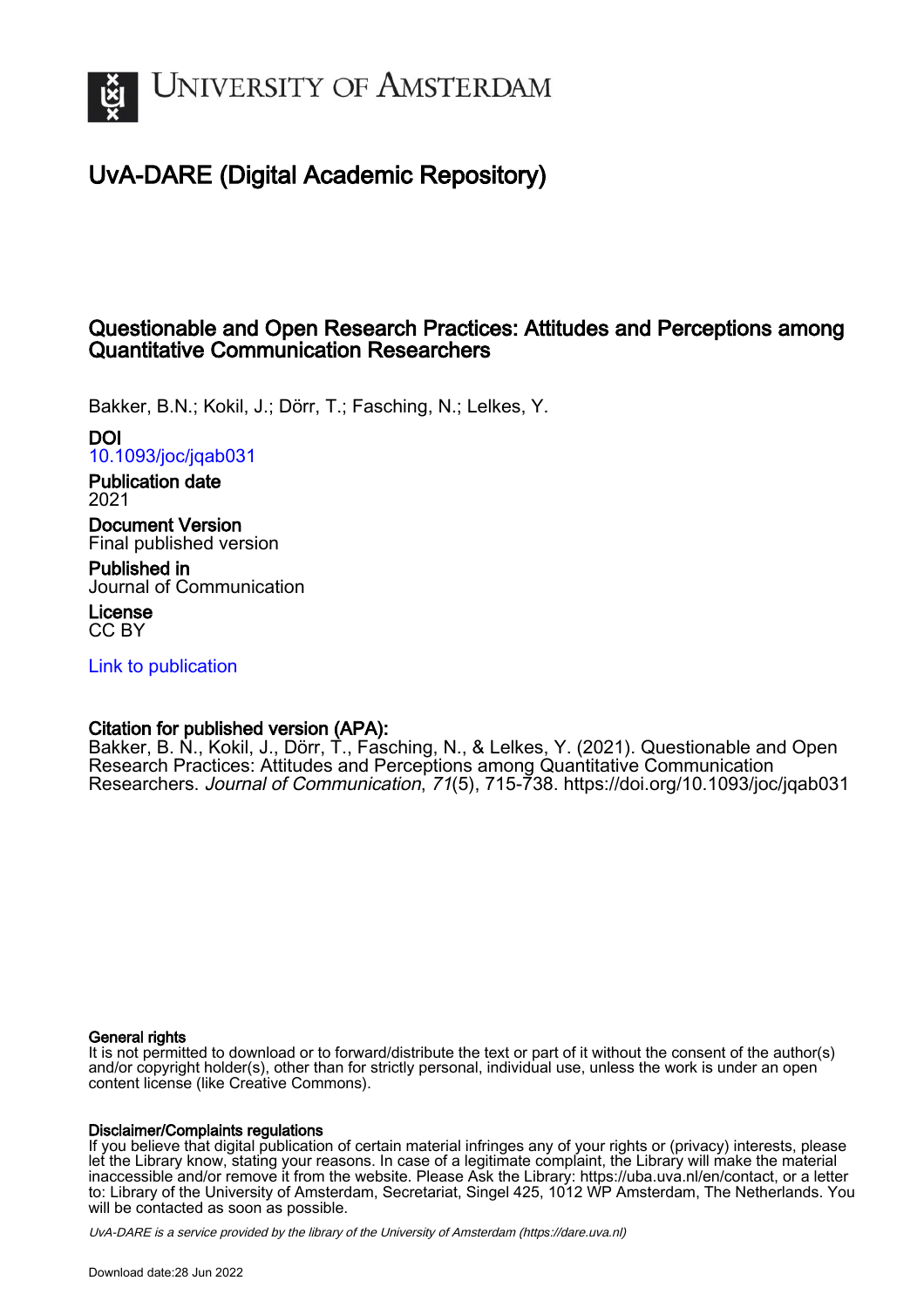# ORIGINAL ARTICLE

# Questionable and Open Research Practices: Attitudes and Perceptions among Quantitative Communication Researchers

Be[r](https://orcid.org/0000-0002-6491-5045)t N. Bakker $\mathbf{D}^{1*}$  $\mathbf{D}^{1*}$  $\mathbf{D}^{1*}$ , Jaidka Kokil<sup>2</sup>, Timothy Dörr<sup>1</sup>, Neil Fasching $\mathbf{D}^{1,3}$  & Yphtach Lelkes<sup>3</sup>

<sup>1</sup> Amsterdam School of Communication Research, ASCoR, University of Amsterdam, Amsterdam, The **Netherlands** 

<sup>2</sup>Department of Communications and New Media, National University of Singapore, Singapore <sup>3</sup> Annenberg School for Communication, University of Pennsylvania, Philadelphia, PA, USA

Recent contributions have questioned the credibility of quantitative communication research. While questionable research practices (QRPs) are believed to be widespread, evidence for this belief is, primarily, derived from other disciplines. Therefore, it is largely unknown to what extent QRPs are used in quantitative communication research and whether researchers embrace open research practices (ORPs). We surveyed first and corresponding authors of publications in the top-20 journals in communication science. Many researchers report using one or more QRPs. We find widespread pluralistic ignorance: QRPs are generally rejected, but researchers believe they are prevalent. At the same time, we find optimism about the use of open science practices. In all, our study has implications for theories in communication that rely upon a cumulative body of empirical work: these theories are negatively affected by QRPs but can gain credibility if based upon ORPs. We outline an agenda to move forward as a discipline.

Keywords: Questionable research practices, Publication bias, Open science, Preregistration, Meta-research

doi: 10.1093/joc/jqab031

Scientific practices are generally aimed at establishing claims that are reliable and robust. However, the pure intellectual pursuit of knowledge sometimes conflicts with other aspirations, such as promotion, tenure, and publication.<sup>1</sup> These conflicts ultimately compromise research integrity [\(Bourdieu, 1975](#page-22-0)). Content analyses ([Matthes et al., 2015;](#page-23-0) [Vermeulen et al., 2015](#page-24-0)), empirical studies ([John, Loewenstein,](#page-23-0) [& Prelec, 2012;](#page-23-0) [Levine, Weber, Park,](#page-23-0) & [Hullett, 2008](#page-23-0)) and literature reviews

\*Corresponding author: Bert N. Bakker; e-mail: b.n.bakker@uva.nl

Journal of Communication 71 (2021) 715–738 © The Author(s) 2021. Published by Oxford University Press on behalf of International Communication Association. 715

This is an Open Access article distributed under the terms of the Creative Commons Attribution License (http://creativecommons.org/licenses/by/4.0/), which permits unrestricted reuse, distribution, and reproduction in any medium, provided the original work is properly cited.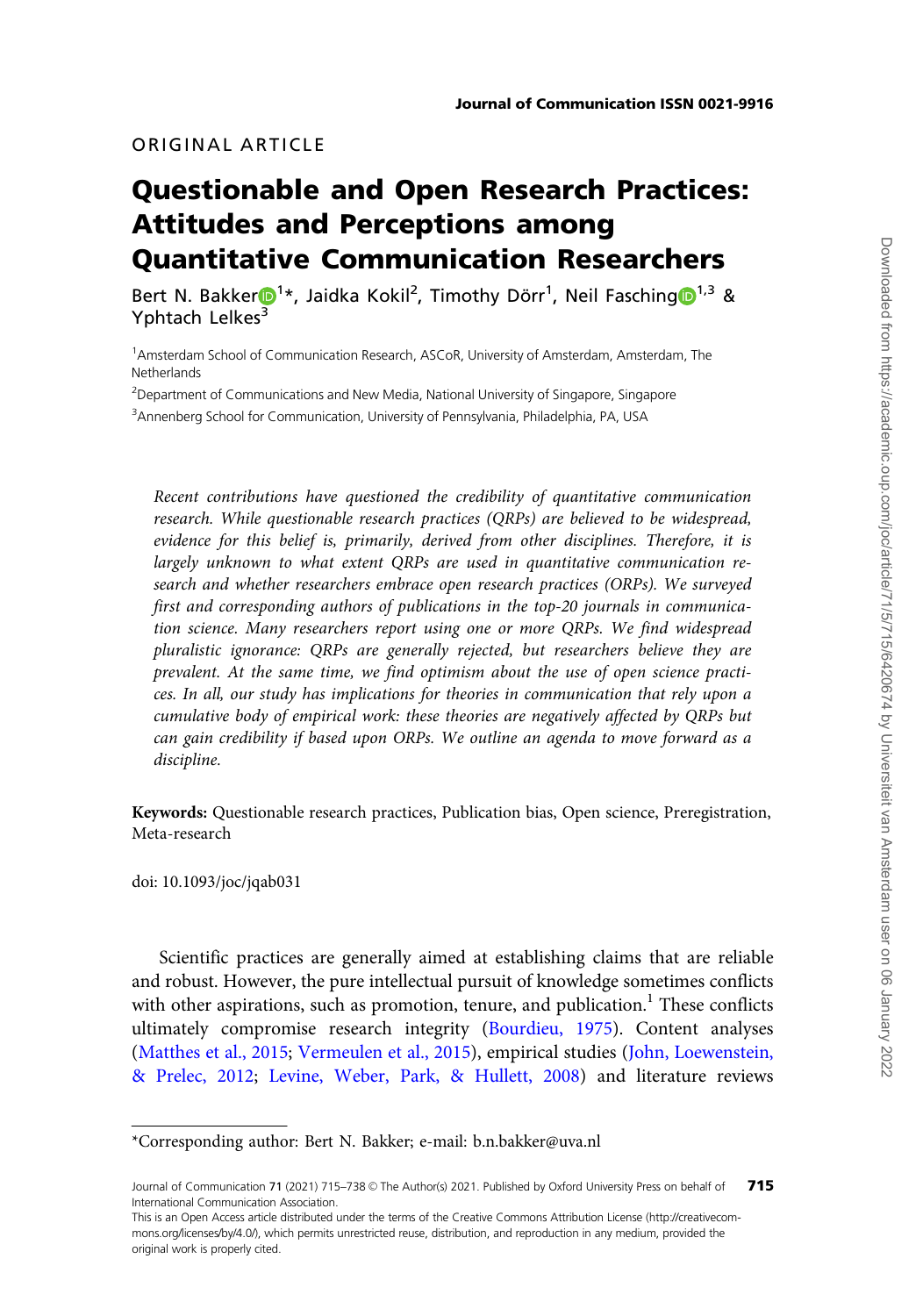[\(Dienlin et al., 2020](#page-22-0)) have, however, brought many of the previously acceptable re-search practices (e.g., [Bem, 1987\)](#page-21-0) under scrutiny—to the point where they are now considered to conflict with the contemporary practices [\(Vermeulen](#page-24-0) & [Hartmann,](#page-24-0) [2015](#page-24-0)). In response, communication researchers have called on the scientific community to become more transparent and adopt new open research practices (ORPs) [\(Bowman](#page-22-0) & [Keene, 2018;](#page-22-0) [Dienlin et al., 2020](#page-22-0); [Lewis Jr, 2020\)](#page-23-0).

Research practices that are not transparent have been termed "Questionable Research Practices" (QRPs). They include undisclosed selective reporting of outcome variables/studies, outlier removal, data imputation, hypothesizing after the results are known (HARKing), analytical decisions to arrive at a statistically significant effect (p-hacking), and artificially inflating effect sizes [\(Vermeulen](#page-24-0) & [Hartmann, 2015\)](#page-24-0). Ultimately, QRPs "increase the likelihood of finding support for a false hypothesis" [\(John et al., 2012,](#page-23-0) p. 524) and make it less likely a finding will replicate ([Asendorpf et al., 2013\)](#page-21-0). QRPs also affect theories in communication which "search for general 'laws' about human behavior" ([Chaffee & Hochheimer, 1985,](#page-22-0) p. 86) and are formed by research programs [\(Benoit](#page-22-0) & [Holbert, 2008](#page-22-0)). On the other hand, ORPs such as preregistration, replication, and sharing of data and materials will, according to some, increase the transparency and, ultimately, the credibility of communication research [\(Dienlin et al., 2020;](#page-22-0) [Lewis Jr, 2020\)](#page-23-0).

If QRPs are indeed prevalent in quantitative communication research, this would have implications for how the field of communication research is regarded, both by outsiders as well as the scholars who belong to it. An outsider belonging to another scientific community may consider it grounds to dispute the validity of communication theories, citing the lack of evidentiary value. Likewise, a scholar of communication research may find that their understanding of the fundamental communication process formulated in the theory is most likely flawed.

However, at this point, it is largely unknown whether there is a problem in the prevalence of QRPs in quantitative communication research. We also don't know whether researchers accept the premises of the proposed solutions, i.e., ORPs. With a few notable exceptions [\(Elson](#page-22-0) & [Przybylski, 2017;](#page-22-0) [Matthes et al., 2015](#page-23-0); [Vermeulen](#page-24-0) [et al., 2015](#page-24-0)), most of the literature on the prevalence of QRPs and acceptability of ORPs are based upon evidence from other disciplines, particularly psychology.

The studies that did examine the prevalence of QRPs in communication have relied on content analyses of research articles, which, for instance, examine whether the distribution of p-values clusters around .05. These analyses demonstrate that QRPs are fairly widespread [\(Matthes et al., 2015;](#page-23-0) [Vermeulen et al., 2015](#page-24-0)). Content analyses have some limitations: (a) they are based upon the reported analyses. Many QRPs happen behind the scenes, and are, therefore, not recorded; (b) they cannot distinguish accidental omissions of details from a scholar's intent to do wrong; and (c) they cannot give information about the perceptions researchers have about the field's research practices. A survey-based approach can answer whether researchers report questionable and ORPs, how acceptable they find these practices, and how common they think these practices are.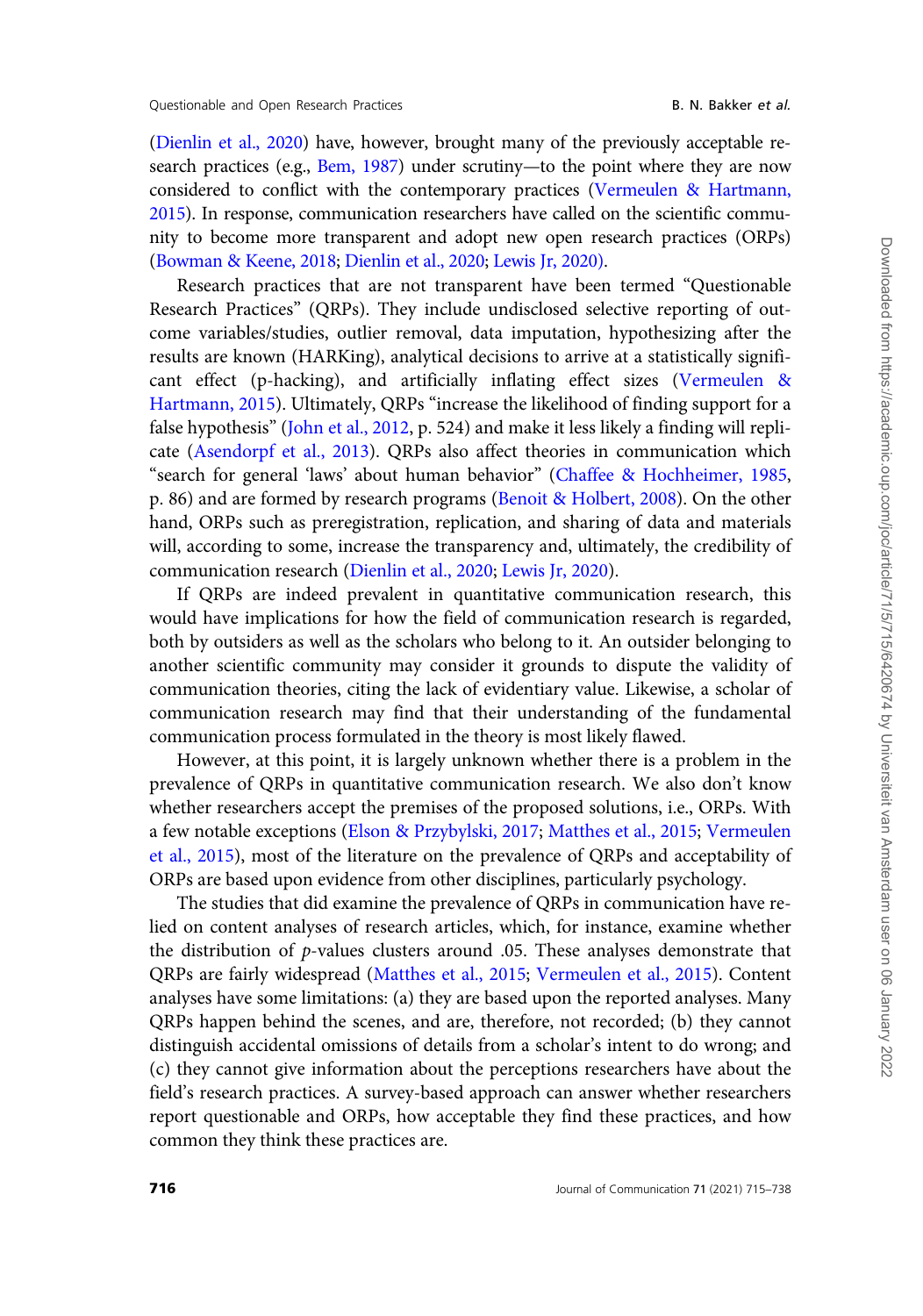Our project examines the self-reported prevalence and acceptance of QRPs and ORPs. Here, we report the results of a large survey ( $N = 1039$ ) among quantitative communication researchers—in particular first and/or corresponding authors from articles published in top-20 communication journals [\(Song et al., 2020](#page-24-0)) between 2010 and 2020.

#### Questionable Research Practices

Questionable research practices are often, consciously or unconsciously, used to "successfully" uncover a p-value of .05 or another arbitrary statistical threshold that is considered proof of a researcher's hypotheses [\(Gelman & Loken, 2014](#page-23-0); [Levine,](#page-23-0) [2013](#page-23-0)). Here, we discuss a selection of QRPs that are particularly relevant for quantitative communication research. It is important to note that most research practices we discuss are defensible strategies once openly reported but become "questionable" if they are not reported or done in a posthoc way.

While collecting their data, researchers may peek at the data at different points during data collection. If the results are not yet significant, they may collect more data. If they find significant results, they may stop data collection at that point. [Matthes et al. \(2015\)](#page-23-0) find that only four out of 239 experimental papers, in a selection of communication journals, reported a priori power analyses. While this does not imply that peeking is common, it does suggest that only a few studies have a pre-specified stopping rule when to halt data collection.

Various questionable research practices also apply to the analysis of data. Researchers may impute missing data points without reporting that those data were imputed, e.g., through multiple imputations, mean substitution, and so on. People may also drop outliers or influential cases from their analyses while not disclosing this. [Matthes et al. \(2015\)](#page-23-0) found that 22% ( $N = 53$ ) of the coded experimental papers reported case removal. In 3 of these 53 cases, the authors said cases were removed because they were outliers. But obviously, it is not clear in how many cases outliers were removed without disclosure. Other QRPs during data analyses are: trying different statistical tests, such as ordinary least squares (OLS) versus ordinal logit to reach statistical significance or dropping variables to reach statistically significant results ([John](#page-23-0) [et al., 2012\)](#page-23-0). These QRPs are difficult to track in the literature as a published paper generally does not disclose which alternative analyses were tried but not reported.

The process of presenting posthoc findings as evidence of an a priori hypothesis is known as Hypothesizing After the Results are Known (HARKing, [Kerr, 1998](#page-23-0)). Generations were trained that HARKing is good research practice, as exemplified in the primer on writing a scientific journal article by [Bem, \(1987,](#page-21-0) p. 171–172): "There are two possible articles you can write: (a) the article you planned to write when you designed your study or (b) the article that makes the most sense now that you have seen the results. They are rarely the same, and the correct answer is (b)." [Bem's](#page-21-0) [\(1987\)](#page-21-0) option (b) is acceptable when researchers are transparent about the fact that findings are exploratory and the interpretation is posthoc. But option (b), which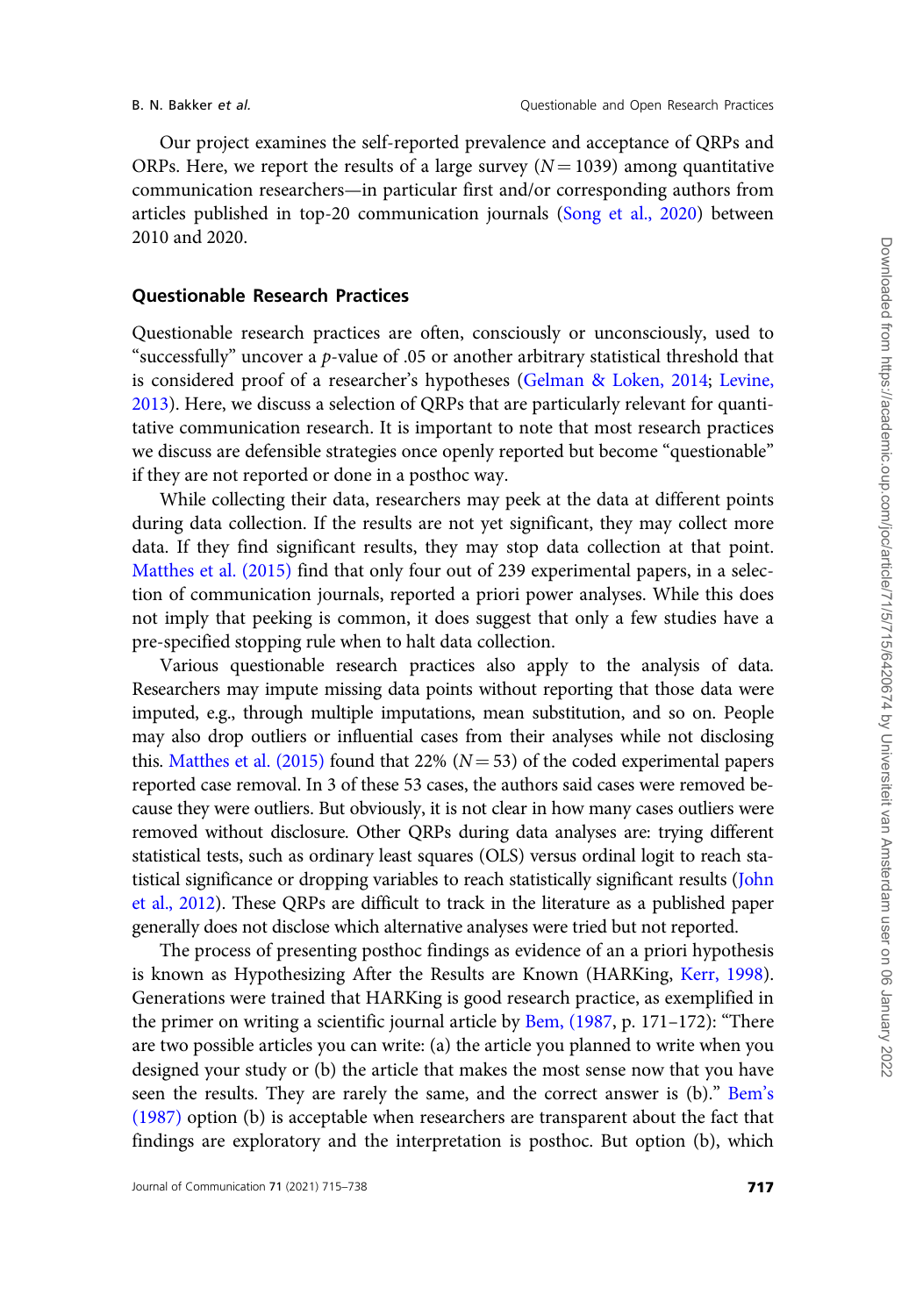amounts to HARKing, is a QRP if it is not made explicit that exploratory findings are presented as expected from the start [\(Vermeulen](#page-24-0) & [Hartmann, 2015](#page-24-0)).

Finally, QRPs happen in reporting the results. Researchers, deliberately or mistakenly, round down  $p$ -values to meet a pre-specified threshold (e.g., reporting  $p =$ .054 as  $p~\leq$  .05). Incorrect downward rounding of p-values is also documented in quantitative communication research ([Vermeulen et al., 2015\)](#page-24-0). Non-publication is the QRP where whole studies or key variables that failed to reach statistical significance (e.g.,  $p \leq .05$ ) are not published ([Levine et al., 2008](#page-23-0)). [Franco et al. \(2014\)](#page-23-0) report direct evidence for non-publication among experiments that were funded by Time-sharing Experiments for the Social Sciences—a project which requires funded projects to upload study data and documentation. Survey-experiments with a statistically significant treatment effect were 40 percentage points more likely to get published than experiments with null results.

#### Self-reported Questionable Research Practices

Content analysis is a valuable method for identifying certain QRPs such as publication bias, non-publication of studies or outcome variables, and rounding ([Matthes et al.,](#page-23-0) [2015](#page-23-0); [Vermeulen et al., 2015\)](#page-24-0). But other QRPs, such as peeking at data, imputing missing data, or running additional analyses, are harder to isolate with a content analysis of the published literature since these QRPs are generally not disclosed in the paper. A content analysis of the published literature can also not distinguish accidental omissions of details or mistakes from a scholar's intent to do wrong. Finally, content analyses do not provide information about the perceptions researchers have about QRPs.

An alternative approach has been to survey researchers and ask them about the extent to which they have engaged in QRPs. This approach also offers insight into the perceptions researchers have about the field's research practices. Surveys in psychology [\(Agnoli et al., 2017;](#page-21-0) [John et al., 2012;](#page-23-0) [Rabelo et al., 2020\)](#page-24-0), criminology [\(Chin et al., 2021](#page-22-0)), ecology and evolutionary biology [\(Fraser et al., 2018](#page-23-0)), and education [\(Makel et al., 2021](#page-23-0)) have found that QRPs are widespread—see Supplementary Appendix B.3. These surveys also measure whether researchers find these QRPs acceptable and whether they think these practices are prevalent in their discipline. However, there has not been a similar survey conducted among communication researchers.<sup>2</sup> Here, we test three preregistered research questions: What is the prevalence of self-reported QRPs among communication researchers? (RQ1); How appropriate do communication researchers find QRPs? (RQ2); What is the perceived prevalence of QRPs? (RQ3)

#### Pluralistic Ignorance and QRPs

We think it is important to study the perceived prevalence of QRPs (see RQ3) to provide insight into the prospects for change. Research in social psychology indicates that perceived social norms are a powerful constraint on potentially problematic behavior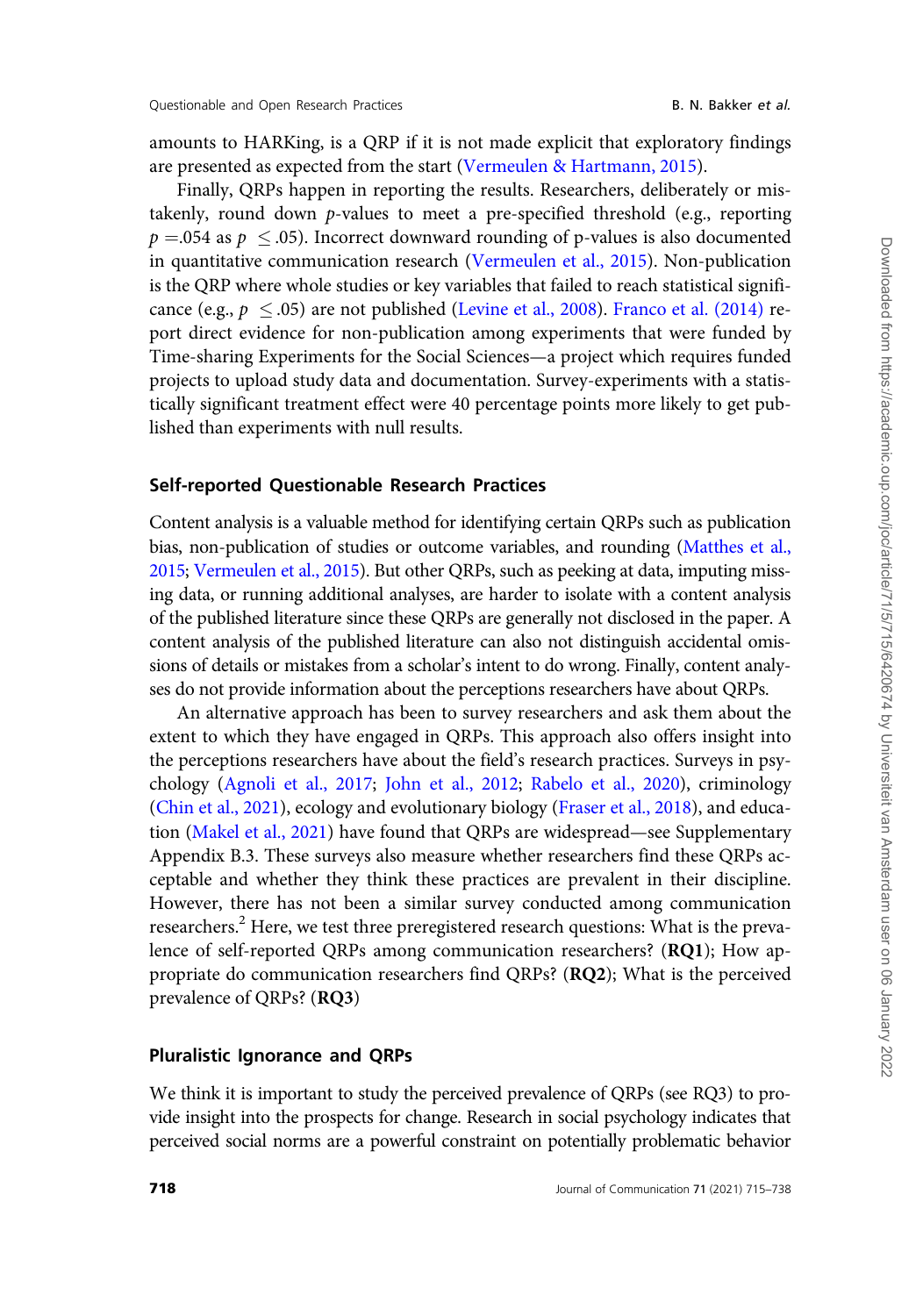([Tankard & Paluck, 2016\)](#page-24-0). Yet, decades of public opinion research has shown that people are pluralistically ignorant—that is, they don't have an accurate impression of that what other people think and do (for an overview, [Gunther & Chia, 2001](#page-23-0)). Research on pluralistic ignorance shows that a majority of people will personally reject a behavior but believe that it is widely prevalent ([Gunther & Chia, 2001](#page-23-0); [Shamir](#page-24-0) [& Shamir, 1997\)](#page-24-0). [O'Gorman \(1975\)](#page-24-0) illustrated pluralistic ignorance among white Americans who personally rejected racial segregation but believed that racial segregation was widely supported among other white Americans. Communication research has also seen evidence of pluralistic ignorance: [Gunther and Chia \(2001\),](#page-23-0) for instance, found that people who were supportive of the use of primates in laboratory research overestimated public opposition and perceived the press coverage as largely unfavorable.

The literature on research practices has not engaged with the theory of pluralistic ignorance to the best of our knowledge. In terms of QRPs, due to pluralistic ignorance, one might expect that people would indicate they reject the QRPs but believe they are prevalent. Moreover, if people believe that QRPs are widespread, they are less likely to believe that they are doing anything inappropriate. We will test these possible patterns of pluralistic ignorance in this study but should note that the expectations for pluralistic ignorance were not preregistered and should thus be considered exploratory.

## Sub-group Differences in QRPs

We preregistered tests of differences in QRPs for three different subgroups. There are three perspective about the relationship between career stage and QRP usage. First, the use of QRPs is equivalent across career stages, which is documented by some [\(Chin et al., 2021](#page-22-0); [Makel et al., 2021](#page-23-0)). Second, early career researchers may engage more in QRPs because they are more involved in data collection and analyses while under pressure to publish. Early career researchers were, for instance, more likely to be an author of a retracted paper [\(Fanelli et al., 2015\)](#page-22-0). Yet, there is no evidence that early career researchers self-report more engagement in QRPs compared to later career researchers ([Agnoli et al., 2017](#page-21-0); [Chin et al., 2021](#page-22-0); [Makel et al., 2021](#page-23-0); [Martinson et al., 2005](#page-23-0); [Rabelo et al., 2020](#page-24-0)). A third, and final, perspective is that late-career researchers engage more in QRPS compared to early career researchers. Later career researchers have had more opportunities to engage in QRPs as they have longer research careers ([Martinson et al., 2005\)](#page-23-0). Moreover, late-career researchers—compared to early career researchers—might be less worried about the possible negative consequences of engaging in QRPs and the risk of being caught doing so [\(Martinson et al., 2005](#page-23-0)). Later career researchers were indeed more supportive of QRPs than early career researchers ([Chin et al., 2021](#page-22-0)). When it comes to self-reported use of QRPs, surveys confirm that those in later career stages reported more QRPs than those in early career stages [\(Agnoli et al., 2017;](#page-21-0) [Fraser et al., 2018](#page-23-0); [Martinson et al., 2005](#page-23-0); [Rabelo et al., 2020](#page-24-0)). Therefore, we expect lower self-reported QRPs at early vs. later career stage (H1).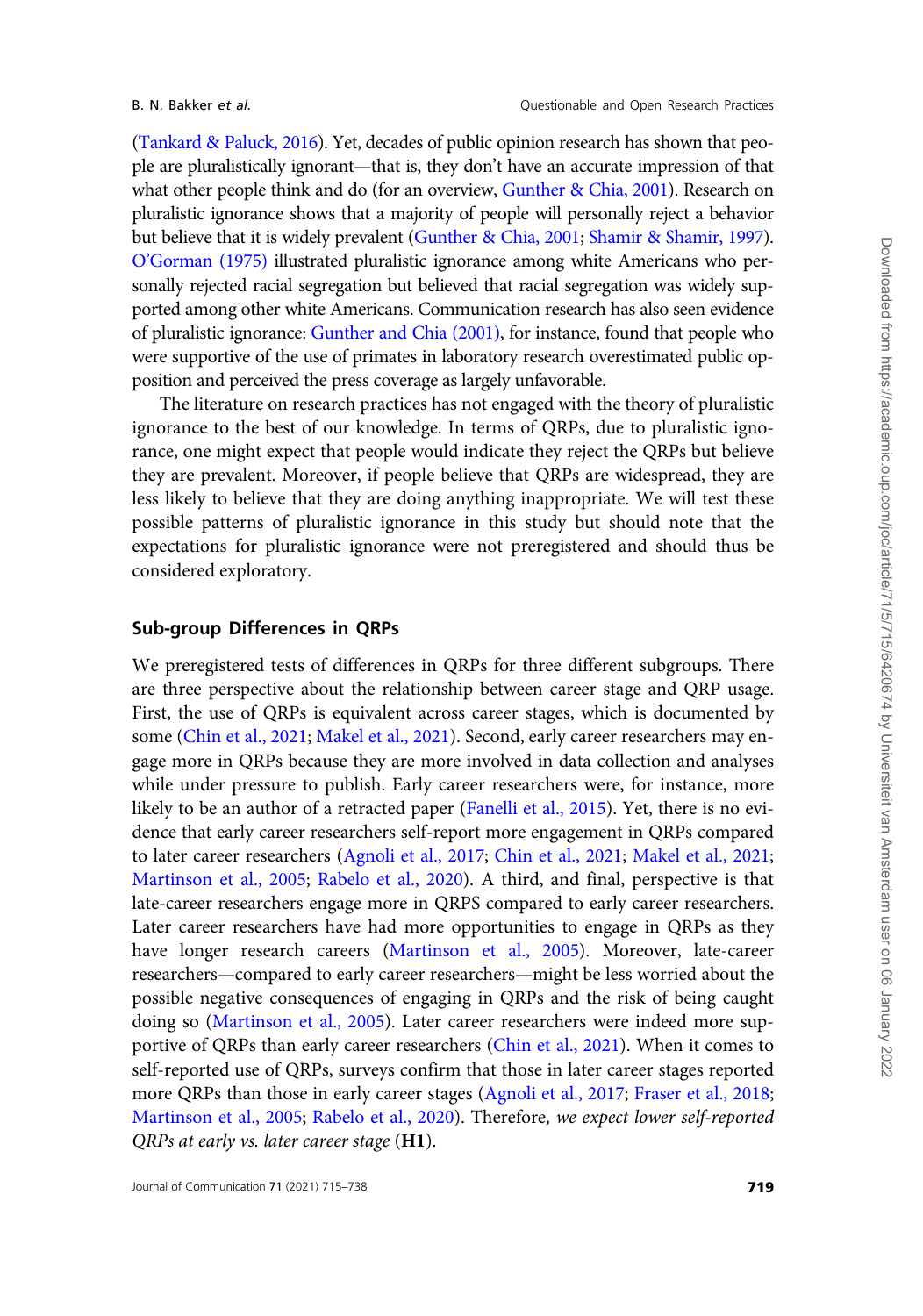Do questionable research practices differ across the world? Among studies that tested this question there was no systematic difference in QRPs across different regions of the world [\(Agnoli et al., 2017](#page-21-0); [Makel et al., 2021;](#page-23-0) [Rabelo et al., 2020\)](#page-24-0). In line with this, we expect equivalence in the self-reported QRPs across regions (continents) in the world. (H2).

QRPs might also differ across sub-fields. In psychology, the only discipline where this has been studied, there was no consistent pattern of QRPs being more present in some compared to other sub-fields [\(Agnoli et al., 2017;](#page-21-0) [John et al., 2012;](#page-23-0) [Rabelo et al., 2020](#page-24-0)). We have no a priori reason to expect that there are sub-field differences in the use of QRPs. We, therefore, expect equivalence in the self-reported QRPs across sub-fields (ICA-divisions) (H3).

#### Open Research Practices

Open research practices can strengthen communication theories ([Benoit & Holbert,](#page-22-0) [2008;](#page-22-0) [Boster, 2002](#page-22-0)), safeguard against questionable research practices ([Dienlin et al.,](#page-22-0) [2020;](#page-22-0) [Lewis Jr, 2020\)](#page-23-0), and, ultimately, increase the credibility of a discipline [\(Anvari](#page-21-0) [& Lakens, 2018\)](#page-21-0). We focus on those that are frequently discussed.

Preregistration means that researchers outline and register their hypotheses, design, and analysis plan, generally, before data collection ([DeAngelis et al., 2005](#page-22-0); [Laine](#page-23-0) [et al., 2007](#page-23-0); [Nosek et al.,2018\)](#page-24-0). Preregistration prevents researchers from chasing pvalues and selective reporting. Replication means that a researcher tries to replicate a published finding "by duplicating the methodology as exactly as possible" ([Chambers,](#page-22-0) [2019](#page-22-0), p. 48). Replication provides the empirical evidence that informs theories in communication ([Benoit & Holbert, 2008;](#page-22-0) [Boster, 2002\)](#page-22-0) and tests the foundations of our claims ([Chambers, 2019](#page-22-0)). They are, however, rare in communication ([Keating](#page-23-0) & [Totzkay, 2019](#page-23-0); [Kelly et al., 1979](#page-23-0)) and often lead to the conclusion that key findings do not replicate or that the effects are much weaker than assumed (e.g., [Camerer et al.,](#page-22-0) [2018](#page-22-0); [Chung & Fink, 2018](#page-22-0)). Sharing data means researchers make the data they collected publicly available in a repository [\(Bowman & Spence, 2020](#page-22-0)). Sharing data does not seem to be a common practice as long as journals don't mandate this, see for instance [Elson and Przybylski \(2017\)](#page-22-0). A related open science practice is to make studies publicly available so that they are not behind paywalls.

Heretofore, it is largely unknown how communication scholars engage in and evaluate open science practices. We test the following research questions: What is the prevalence of self-reported open science practices among communication researchers? (RQ4); How appropriate do communication researchers find open science practices? (RQ5); What is the perceived improvement of open science practices for communication research? (RQ6).

We preregistered tests of differences in ORPs based upon career stage. Early career researchers might be more receptive to engaging in open science practices [\(Allen](#page-21-0) & [Mehler, 2019;](#page-21-0) [Farnham et al., 2017\)](#page-22-0). First, in a field like communication, where ORPs are now being discussed and implemented, it could be beneficial for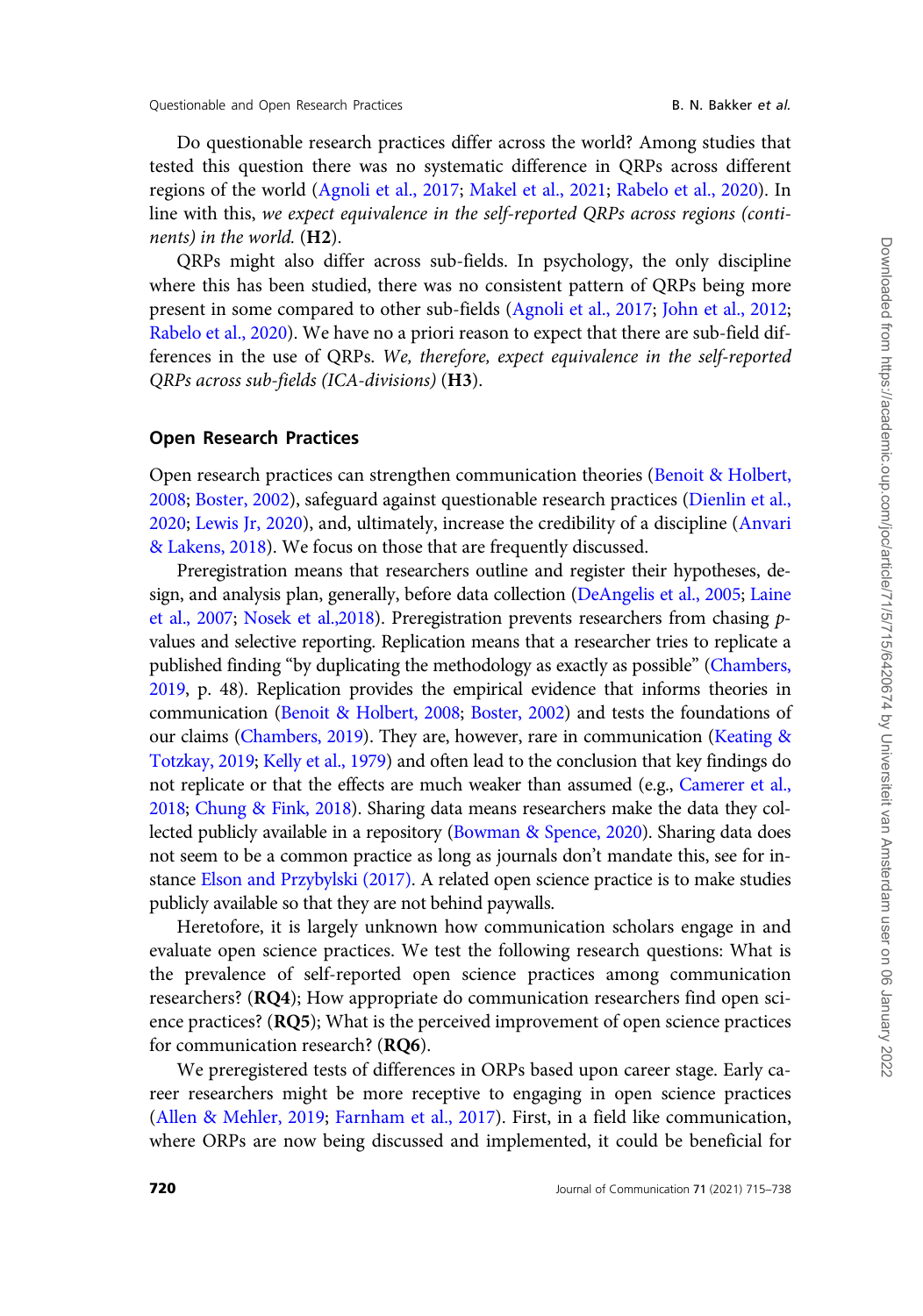early career researchers to be first movers and adopt ORPs. As a consequence, their work could be evaluated more positively ([Allen & Mehler, 2019](#page-21-0)). Second, open data and materials can help early career researchers be acknowledged for their efforts, establish collaborations and facilitate exchanges. Third, the infrastructure that facilitate ORPs such as the Open Science Framework "can help [early career researchers] in documenting their work, improving workflows, supporting collaborations, and ultimately progressing their training" [\(Allen & Mehler, 2019,](#page-21-0) pp. 7–8). Finally, "early career researchers have the least commitment toward professional hierarchy" which would make them more likely to adopt ORPs, while they are also "highly involved in data collection and analysis"—where ORPs can be applied ([Farnham et](#page-22-0) [al., 2017,](#page-22-0) p. 1).

Early career researchers are indeed supportive of ORPs ([Chin et al., 2021](#page-22-0); [Nicholas et al., 2020](#page-24-0); Toribio-Flórez et al., 2021) and frequently share their data ([Campbell et al., 2019\)](#page-22-0) and publish in open access journal ([Nicholas et al., 2020\)](#page-24-0). $3$ Therefore, we preregistered that we expect higher self-reported open science practices at early vs. later career stage (H4).

# Study Design

## Preregistration

The hypotheses, design, and planned analyses were preregistered before data collection started on the Open Science Framework [\(https://osf.io/nyxv4/\)](https://osf.io/nyxv4/). For one deviation from the preregistered design, see Supplementary Appendix A.1.

## Sample

The target population were the 4,664 first and corresponding authors that have (co-) authored a paper that relied upon quantitative methods in one of the top-20 journals in communication science in the past ten years (based upon, [Song et al., 2020\)](#page-24-0). Going forward, we define them as quantitative communication researchers as they are researchers who have published a quantitative article in a top-20 journal in the field of communication.4 We focus on quantitative researchers because the research practices we study might be less applicable to qualitative researchers.

Between September 15 and 23, 2020, 4,664 email invitations were sent: 507 bounced so we contacted 4,157 researchers.<sup>5</sup> We sent two reminders to each researcher—roughly seven and 14 days after the first invitation. In total, 1,174 (28.24%) of the sample completed the informed consent and a few people (0.1%, 8/ 1,166) did not agree with the terms. Of the 1,166 people, 1,039 (89.49%) indicated that their work was quantitative. As preregistered, respondents who indicated their work was qualitative ( $N = 122$ , 10.51%) were routed to the end of the survey. In total, 872 people (83.9%) completed the survey. But some items have more responses in the analyses due to item non-response.<sup>6</sup> To conclude, our AAPOR response rate 1 is 21% and our AAPOR response rate 2 is 28%. Our sample is diverse in terms of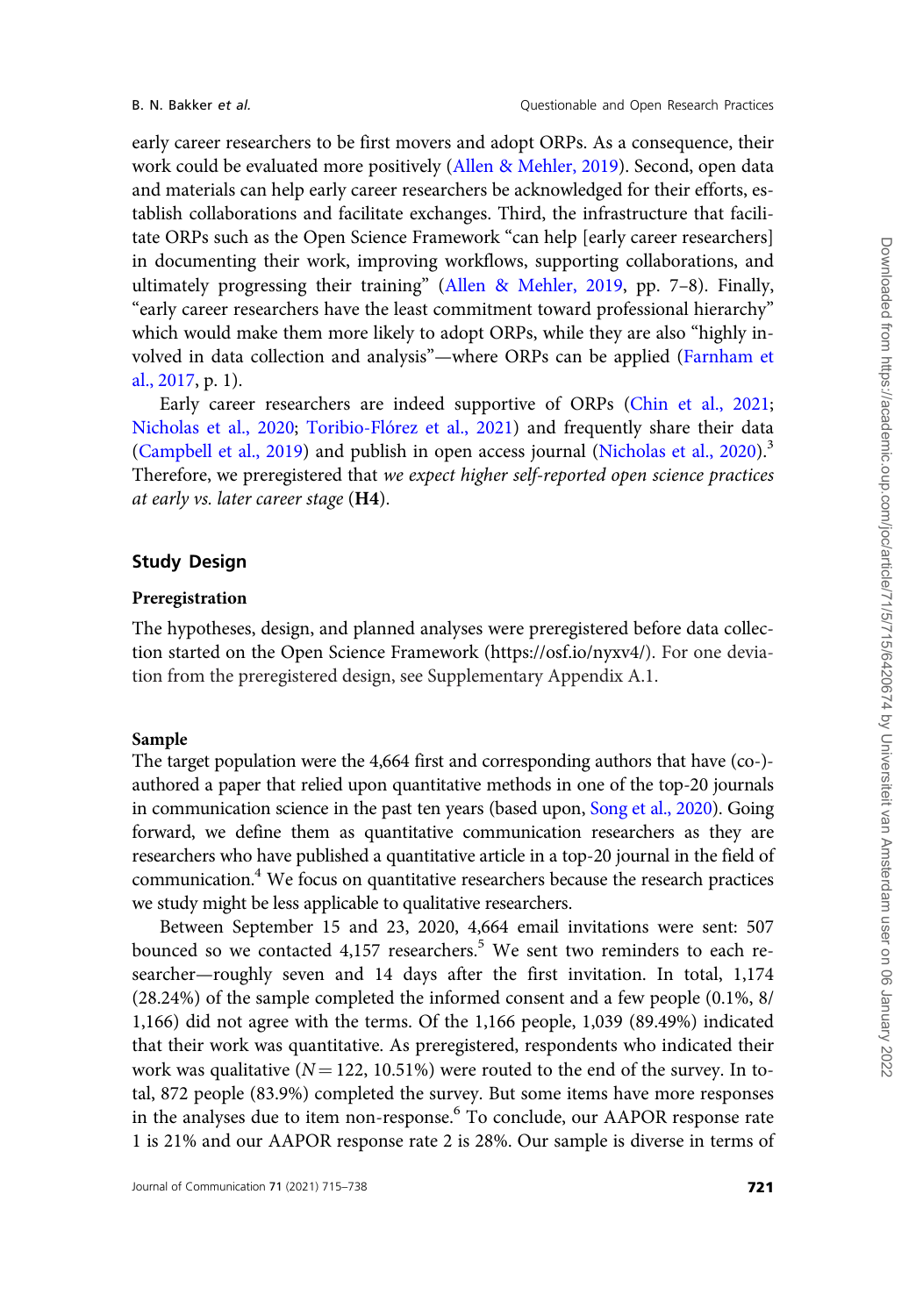<span id="page-8-0"></span>career stage, region and ICA division with which one identifies—see Supplementary Appendix A.6.

All quantitative researchers were assigned to a block of questions about questionable research practices and questions about ORPs in random order. In the block with QRPs, participants were exposed to five of the nine QRPs listed in Table 1. For each QRP, respondents were asked four survey questions. Engagement in the practice was measured as a response to the question: "Have you ever engaged in this practice?" on a five-point Likert scale ranging from "Never" (1) to "Almost always" (5). Acceptability of the practice was measured with the question: "What's your opinion of this practice?" scored on a seven-point Likert scale ("Very unacceptable" (1) to "Very acceptable" (7)). Perceived prevalence of the practice was measured as a response to the question, "Please estimate the percentage of communication researchers who you believe have engaged in this practice on at least one occasion" which was scored on a slider ranging from 0 - 100. Finally, an open-ended response was also permitted, with the prompt "Do you have any additional thoughts related to this research practice?" For all survey items, participants could choose to answer questions but were not forced to answer.

| #              | Wording in the survey                                                                                                                                                       |  |  |  |  |  |
|----------------|-----------------------------------------------------------------------------------------------------------------------------------------------------------------------------|--|--|--|--|--|
| 1              | Collecting more data for a study after first inspecting whether the results are<br>statistically significant.                                                               |  |  |  |  |  |
| 2              | Filling in missing data points without reporting that those data were im-<br>puted, e.g., through multiple imputation, mean substitution, etc.                              |  |  |  |  |  |
| 3              | Excluding data points, such as outliers, after first checking the impact on sta-<br>tistical significance.                                                                  |  |  |  |  |  |
| 4              | Not reporting studies or key variables that failed to reach statistical signifi-<br>cance (e.g., $p \leq .05$ ).                                                            |  |  |  |  |  |
| 5              | Reporting a set of results as the complete set of analyses when other analyses<br>were also conducted but these are not reported.                                           |  |  |  |  |  |
| 6              | Reporting an unexpected finding or a result from exploratory analysis as<br>having been predicted from the start.                                                           |  |  |  |  |  |
| 7              | Adopting another type of statistical analysis after the analysis initially chosen<br>failed to reach statistical significance. For instance, using OLS instead of<br>logit. |  |  |  |  |  |
| 8              | Adding or dropping covariates in order to reach statistical significance (e.g.,<br>$p \leq .05$ ) on a key variable.                                                        |  |  |  |  |  |
| 9              | Rounding off a p-value to meet a pre-specified threshold (e.g., reporting<br>$p = 0.054$ as $p = 0.05$ ).                                                                   |  |  |  |  |  |
| $\mathbf{1}$   | Preregistering research plans prior to data collection.                                                                                                                     |  |  |  |  |  |
| $\overline{2}$ | Replicating the work of other researchers.                                                                                                                                  |  |  |  |  |  |
| 3              | Sharing data you collected to a publicly accessible, online repository.                                                                                                     |  |  |  |  |  |
| 4              | Posting copies of your research so that it is not behind a paywall, e.g., on<br>your website, SSRN, or OSF.                                                                 |  |  |  |  |  |

Table 1. Questionable Research Practices and Open Research Practices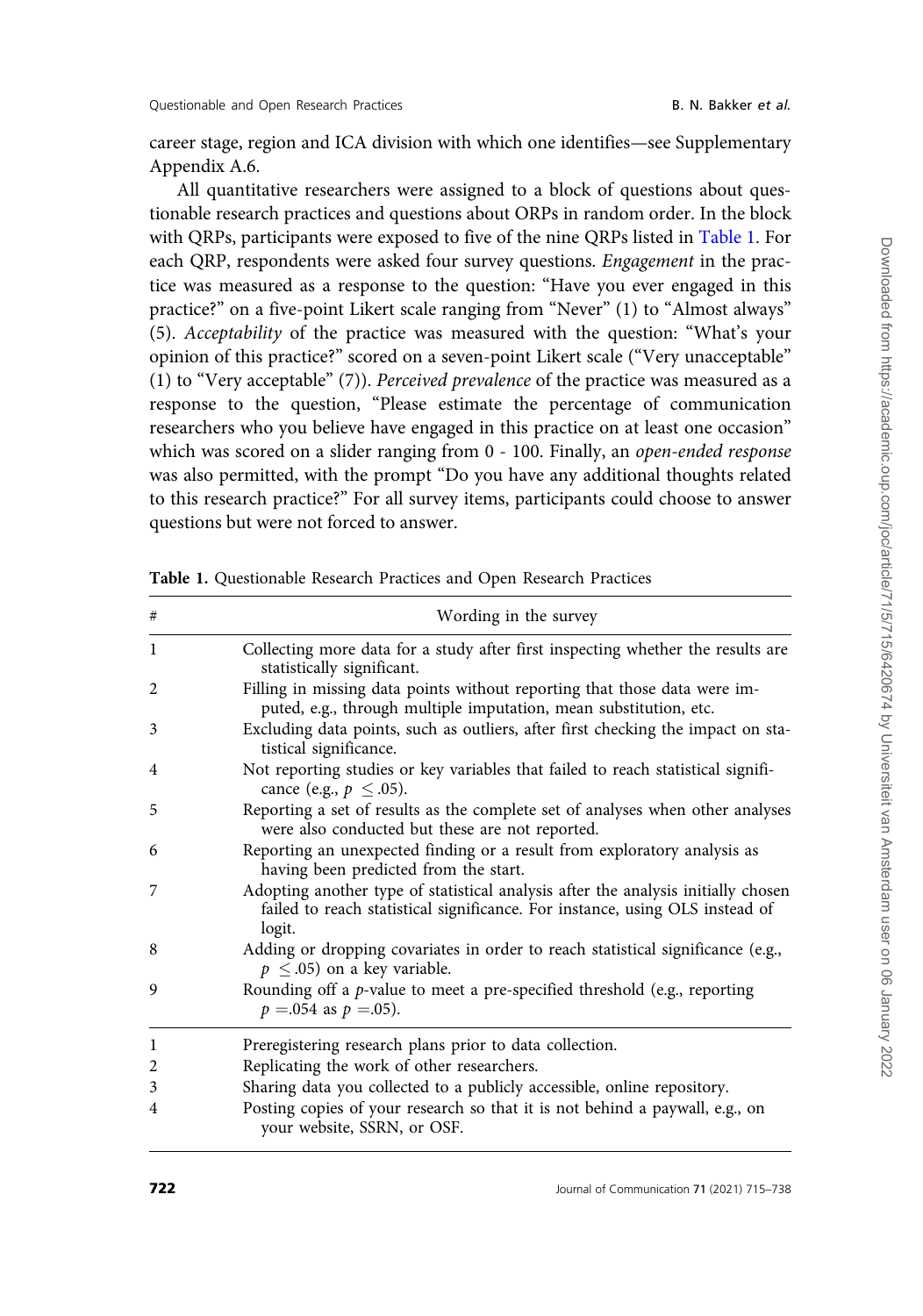We asked four ORPs—see the last four rows of [Table 1](#page-8-0). In response to each question, we asked the respondents about their engagement, the perceived prevalence, and any open-ended responses. And we asked about their approval of the ORP, worded, "How much would communication research be improved if more people adopted this practice?" answered on a four-point Likert scale ranging from "Not at all"  $(1)$  to "A great deal"  $(4)$ .

Upon completing the QRP and ORP blocks, we measured whether respondents' primary appointment is in communication, their current academic position, the continent where they work, and their sub-field (see Supplementary Appendix A.7). In return for their participation, participants could donate \$5 to a charity.<sup>7</sup>

### QRPs among Quantitative Communication Researchers

In [Figure 1,](#page-10-0) we present the results for the self-reported use, acceptability, and perceived prevalence of QRPs. The table in the top of [Figure 1](#page-10-0) provides the mean, standard deviation, 95% confidence intervals and responses per research practices for the self-reported use and acceptance of the nine QRPs. The lower half of [Figure 1](#page-10-0) plots the results for the perceived prevalence of the QRPs. Here the black dot is the mean, the bar represents the 95% confidence interval, and the raw data (dots) and half violin plot provide insight into the data distribution, and the completed responses are listed in the box on the bottom of the panel.

A manual thematic analysis of the open-ended responses was conducted to supplement the quantitative results. Following a bottom-up approach, comments were categorized into one or more high-level arguments supporting or opposing different questionable and ORPs. Here we highlight some of these findings, but a full overview can be found in Supplementary Appendix B.1.

When it comes to collecting more data for a study after first inspecting whether the results are statistically significant, 23.4% report that they have done this at least once. On average, peeking is considered somewhat unacceptable  $(M = 3.28;$  $SD = 1.71$ ) and perceived as not being very common. We see divided opinions in the open-ended responses as well. In 23% of open-ended responses (31/133), researchers were more lenient in suggesting that collecting additional data might be okay if the study were underpowered. 32% (43/133) responses suggested that better practices exist such as pilot studies and power analyses, which, if followed, would ensure that data peeking was not an issue.

Imputing missing values without reporting them was reported by 9% of the researchers. Researchers believe that this practice is unacceptable  $(M = 1.97;$  $SD = 1.32$ ) but prevalent to some extent (M = 23.94, SD = 20.59). In the openended responses, 43% (45/105) suggest that missing data imputation is acceptable when reported but is unacceptable when unreported.

Roughly a third of our respondents (34%) reported having excluded data points, such as outliers, after first checking the impact on statistical significance at least once. Respondents considered this practice somewhat unacceptable  $(M = 2.99,$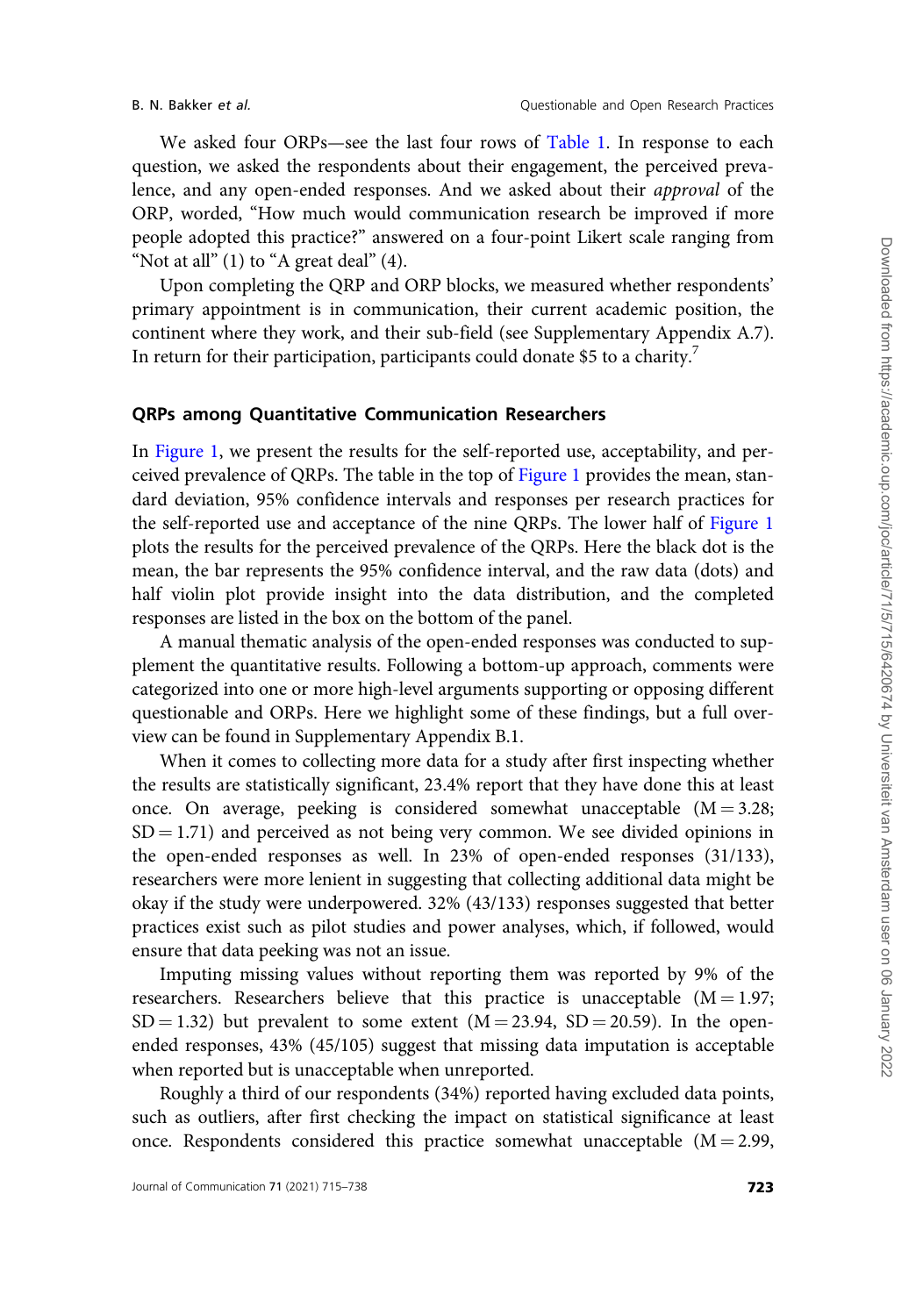<span id="page-10-0"></span>

|                              | Self-reported use |           |     | Acceptance |           |     |  |
|------------------------------|-------------------|-----------|-----|------------|-----------|-----|--|
| Research Practice            | Mean (SD)         | CI 95%    | N   | Mean(SD)   | CI 95%    | N   |  |
| Data Peeking                 | 1.44(.85)         | 1.36-1.51 | 487 | 3.28(1.71) | 3.13-3.43 | 486 |  |
| <b>Imputing Data</b>         | 1.16(0.54)        | 1.11-1.21 | 506 | 1.97(1.32) | 1.85-2.08 | 504 |  |
| Excluding Data               | 1.64(1.00)        | 1.56-1.73 | 492 | 2.99(1.66) | 2.84-3.13 | 489 |  |
| Changing Statistical Test    | 1.84(1.02)        | 1.75-1.93 | 496 | 3.39(1.59) | 3.25-3.52 | 498 |  |
| Adding or Dropping Variables | 1.87(1.02)        | 1.78-1.96 | 498 | 2.94(1.61) | 2.80-3.08 | 504 |  |
| <b>HARKing</b>               | 1.88(1.06)        | 1.79-1.97 | 523 | 3.10(1.65) | 2.95-3.24 | 524 |  |
| Rounding p-value             | 1.46(0.91)        | 1.38-1.54 | 509 | 2.77(1.65) | 2.63-2.92 | 510 |  |
| Not Reporting Key Variables  | 2.27(1.15)        | 2.17-2.38 | 482 | 3.27(1.42) | 3.14-3.39 | 483 |  |
| Not Reporting Full Analysis  | 2.47(1.26)        | 2.36-2.58 | 495 | 3.87(1.73) | 3.72-4.02 | 492 |  |

Appendix B.2



Figure 1. Self-reported QRPs: Descriptive Statistics of Self-reported Use and Opinion (both in the Table) and Perceived Prevalence of QRPs (in Figure).

Note: The figure plots the perceived prevalence of QRPs. The dot is the mean, the bar represents the 95% confidence interval, and the raw data (dots) and half violin plot provide insight into the data distribution. The number of respondents that completed the particular survey item is listed in the box on the bottom within each panel.

Notes: Mean of research practices. Standard deviation in parenthesis. For stacked barplots, see Supplementary Appendix B.2.

 $SD = 1.66$ ) and researchers think a sizeable percentage of colleagues engages in this practice  $(M = 41.55, SD = 26.18)$ . However, the open-ended responses paint a divided community. On the one hand, 25% (38/150) of the responses justified that sometimes excluding outliers may be acceptable, depending on when it is done and the appropriateness for a method. On the other hand, 29% (44/150) of the openended responses considered that this would be unacceptable unless the authors are transparent about excluding outliers.

In total, 45% of the researchers indicated that they had adopted another type of statistical analysis after the analysis initially chosen failed to reach statistical significance. Researchers are ambivalent about this practice  $(M = 3.39, SD = 1.59)$  and view a sizeable percentage of colleagues engage in this practice  $(M = 47.70,$  $SD = 27.32$ ). In the open-ended answers,  $40\%$  (67/167) of the researchers justified their responses by pointing out that this is often done to fix mistakes. A further 28%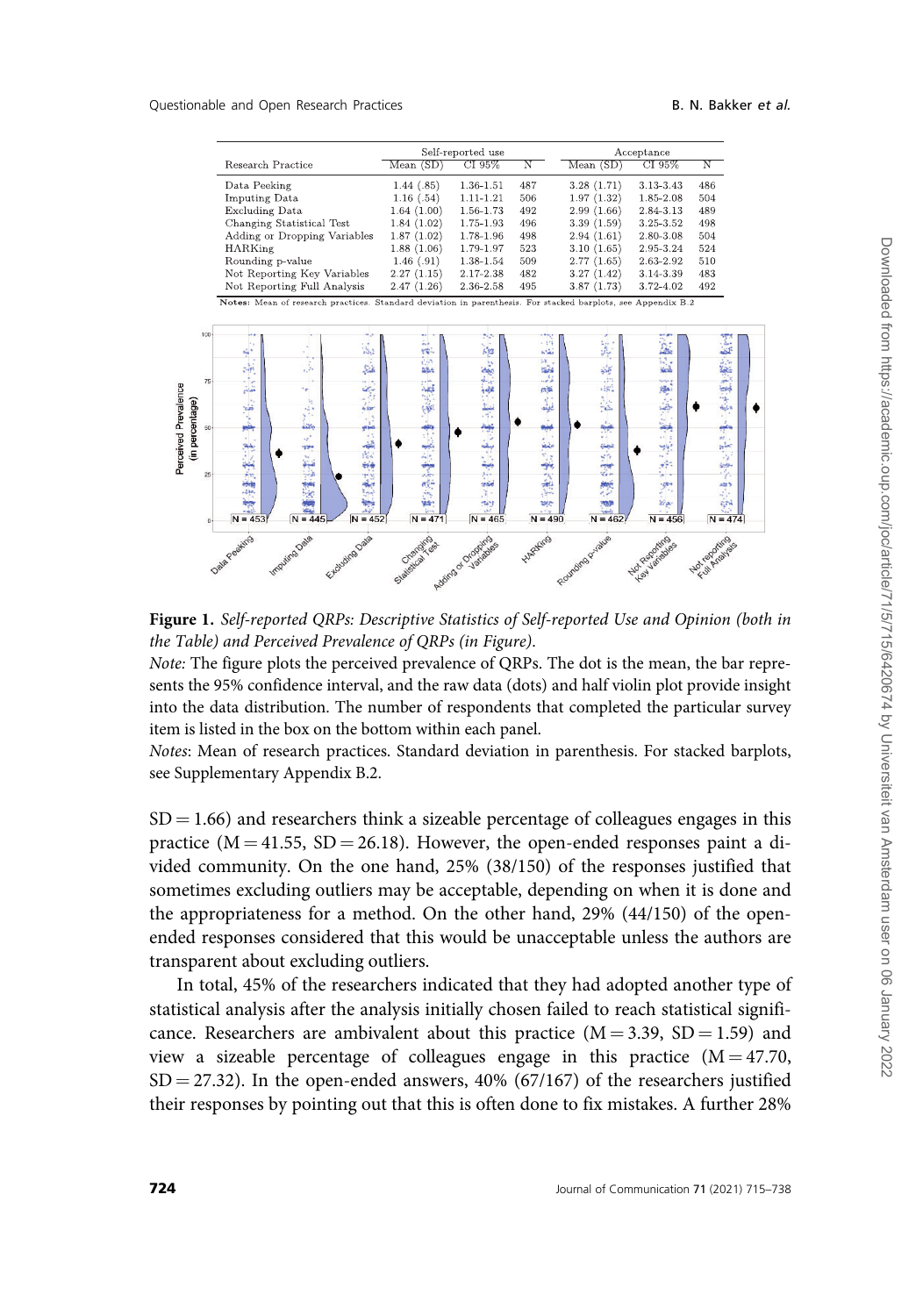(46/167) suggested that it could be appropriate if all analyses were reported in the Supplementary Appendix.

Adding or dropping covariates to reach statistical significance (e.g.,  $p~\leq .05$ ) on a key variable is something that 46% of the researchers at least did once. It is considered unacceptable ( $M = 2.94$ ,  $SD = 1.61$ ) but relatively prevalent in the discipline  $(M = 53.16, SD = 27.17)$ . In the open-ended responses, 16% (26/157) suggested that this practice would be okay if it were motivated by theory, not fishing for statistical significance. A total of 24% (37/157) suggested that all deviations should be reported in the paper.

In our sample, 46% report that they at least once engaged in hypothesizing after the results are known (HARKing). HARKing is considered somewhat unacceptable  $(M = 3.10, SD = 1.65)$  but is seen as relatively common in the discipline  $(M = 51.55,$  $SD = 26.60$ . In the open-ended responses, 25% (44/173) attributed the blame to the prevailing publication bias, while 19% (33/173) argued that HARKing was acceptable in an exploratory analysis.

Rounding p-values off to meet a pre-specified threshold (e.g., reporting  $p = 0.054$ ) as  $p = 0.05$ ) has been done at least once by 24% of the researchers. Rounding is considered somewhat unacceptable  $(M = 2.77, SD = 1.65)$  and relatively uncommon  $(M = 37.93, SD = 27.58)$ . In the open-ended responses, 9% (12/124) were optimistic that APA and other journal style guides could reinforce the requirement to report exact p-values up to at least three decimal places, which would render this practice less common.

Not reporting studies or key variables that failed to reach statistical significance (e.g.,  $p \leq .05$ ) is something that 60% of the researchers did at least once. The modal response to this question was "occasionally." Researchers find this practice relatively acceptable ( $M = 3.27$ ,  $SD = 1.42$ ).<sup>8</sup> But the lack of interest in non-significant results among journal editors and reviewers is according to 46% (81/177) of the openended responses an explanation for this practice. A concern that is also echoed by others in communication research [\(Levine, 2013\)](#page-23-0).

Reporting a set of results as the complete set of analyses when other analyses were also conducted but not reported yields a similar pattern. Sixty-four percent of researchers indicated that they had done this at least once. Researchers think this research practice is relatively acceptable  $(M = 3.87, SD = 1.73)$  and prevalent  $(M = 60.52, SD = 29.52)$ . The open-ended responses portray the mixed feelings about this practice: 29% (64/215) blame such choices on article space limitations, while 24% (52/215) note that this practice is no longer acceptable as online appendices offer unlimited space to report additional analyse.

How does the field of communication compare to other disciplines? On average, QRPs in quantitative communication research do not seem very different from those documented in other disciplines (see Supplementary Appendix B.3 for a comparison to other disciplines). If anything, HARKing (46%) seems to be a bit more prevalent in communication compared to other fields.<sup>9</sup> However, given differences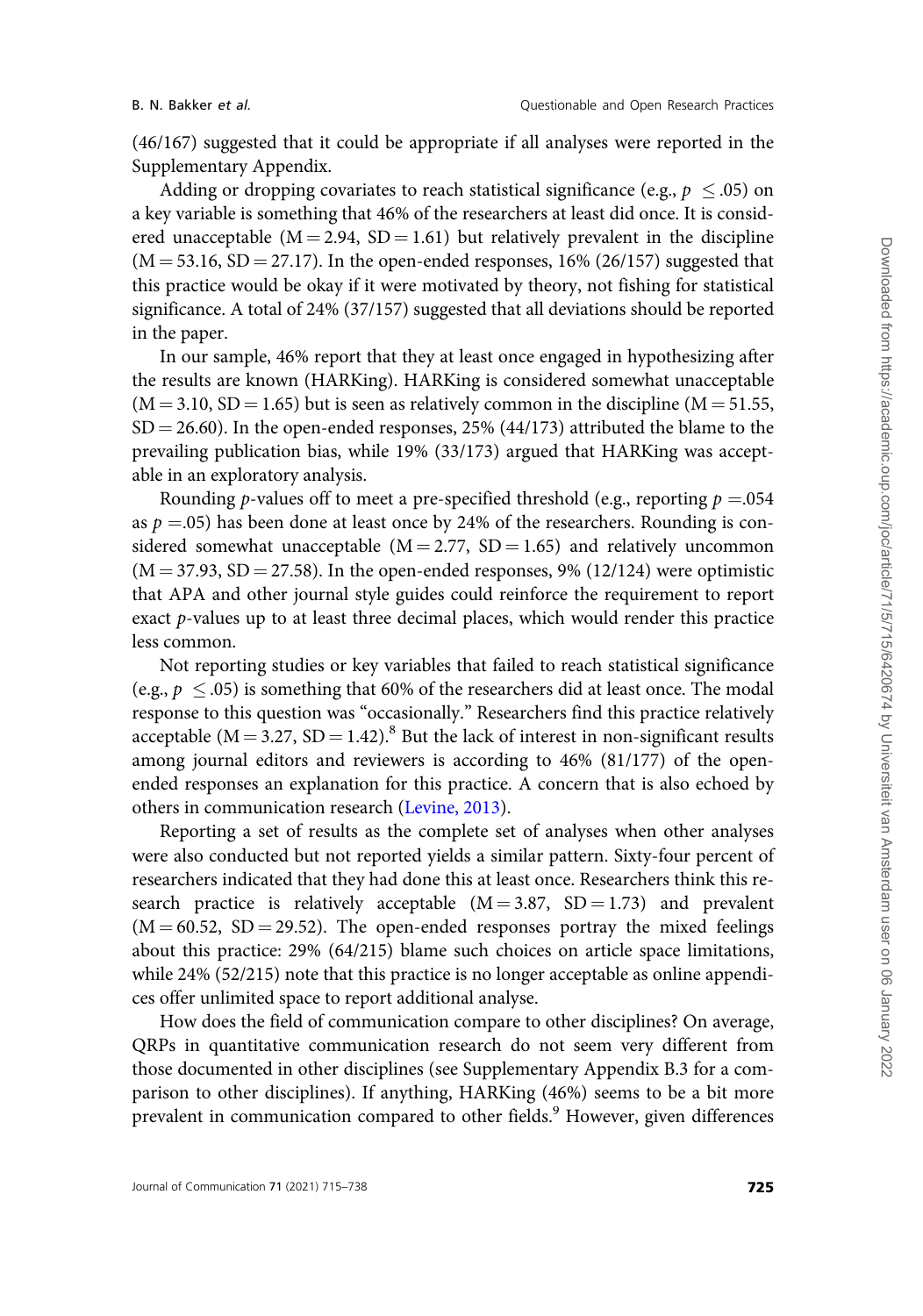in timing, sampling, question-wording, study design, etc., appropriate caution must be taken when comparing surveys.

One might also wonder whether some people engage in all QRPs, while others never engage in QRPs. An exploratory test—presented in Supplementary Appendix B.4—shows that some QRPs such as not reporting key variables, not reporting all analyses, HARKing, changing statistical tests, adding, or dropping variables, excluding data are positively correlated with each other, while data peeking, imputing data and excluding data are relatively independent of these other QRPs. Hence, engaging in one QRP does not necessarily mean a researcher engages in other QRPs.<sup>10</sup>

#### Is there Evidence for Pluralistic Ignorance?

Pluralistic ignorance suggests that many people indicate they reject the QRPs but believe QRPs are prevalent in the discipline. We find widespread pluralistic ignorance. Following the common analytical strategy to test for pluralistic ignorance see for instance, [O'Gorman \(1975\)—](#page-24-0)we plot scatter plots for the 9 QRPs in [Figure 2.](#page-13-0) In each QRP, we plot the extent to which researchers find the QRP acceptable  $(x$ axis) and the perceived prevalence of the QRP (y-axis). Pluralistic ignorance would suggest we see a higher density of observations above the diagonal. To further illustrate this, each panel of [Figure 2](#page-13-0) contains a box which indicates the percentage of individuals that are above the diagonal. Indeed, we find—with exception of data peeking—that people personally don't find the QRP acceptable, but they think it is widely prevalent in the discipline. A similar pattern is found when we replace acceptability for engagement. People personally don't engage in the QRP but believe others do—due to space constraints, these results are presented in Supplementary Appendix B.6.

We also test pluralistic ignorance in a mixed effects model specification. We run a model with perceived prevalence as the dependent variable and included a random intercept for the respondents, the person-level covariates (career stage and discipline) as well as fixed effects for research practice and the acceptance of the QRPs and the engagement in the QRPs (see Supplementary Appendix B.9 for the full model results). This model, like the scatter plot, shows strong evidence for pluralistic ignorance as there is a relatively strong and positive effect of acceptance—recoded to range from 0 (very unacceptable) to 1 (very acceptable)—of the QRP ( $\beta = 15$ ,  $p < 01$ ) on perceived prevalence scored from 0 (0 percent) to 1 (100 percent). Likewise, self-reported engagement—scored from 0 (never) to 1 (almost always) in QRPs has an even stronger positive effect on perceived prevalence of the QRP ( $\beta = .47$ ,  $p < .01$ ).<sup>11</sup> To conclude, there is widespread pluralistic ignorance among quantitative communication researchers.

#### Are there Sub-group Differences in QRPs?

Turning to the preregistered subgroup differences, [Table 2](#page-13-0) provide the results of a series of preregistered one-sided t-tests where we compare self-reported use of QRPs among early versus later career stage researchers (H1). The tests are under-powered as less than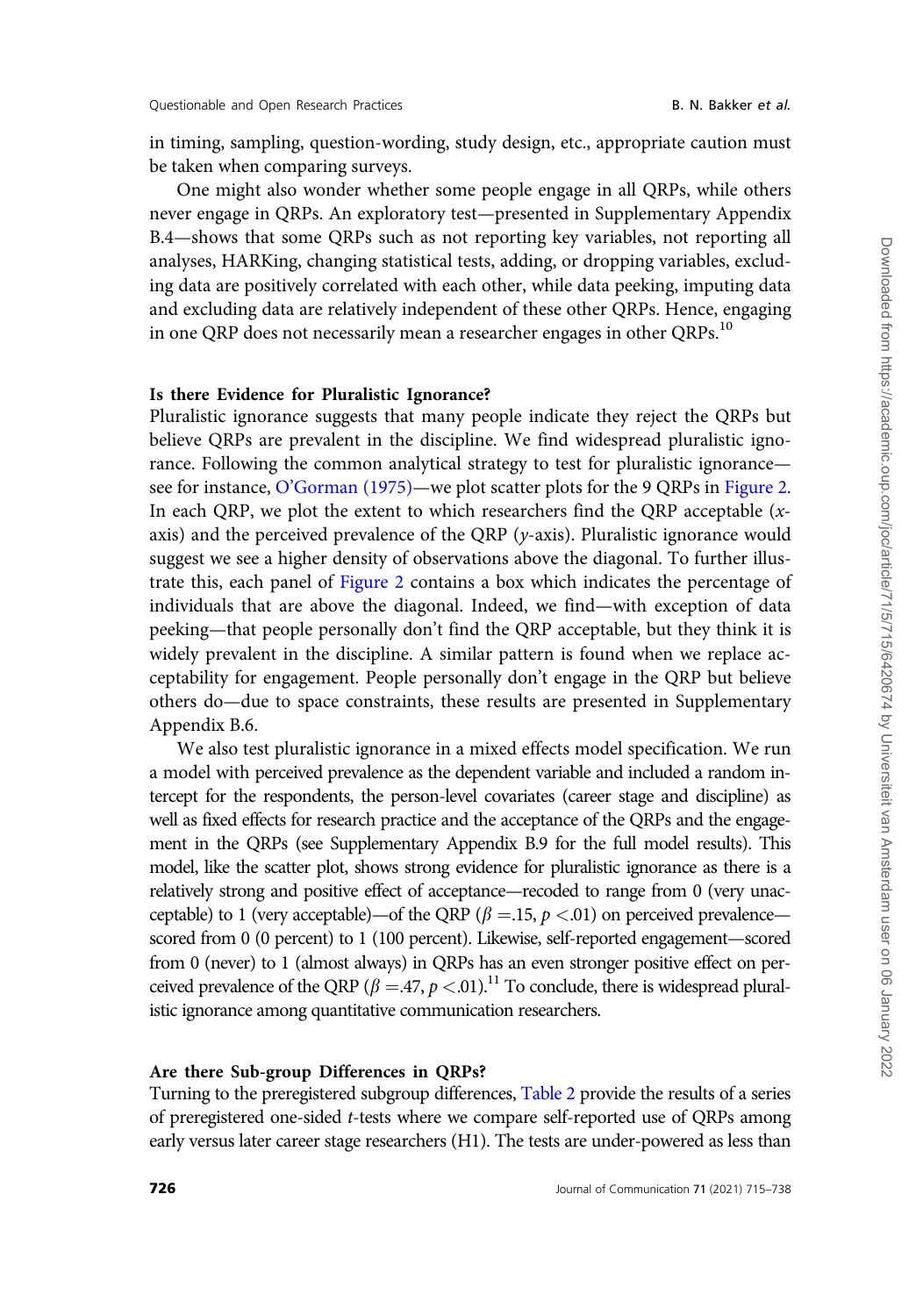<span id="page-13-0"></span>

Figure 2. Test of Pluralistic Ignorance: Perceived Prevalence of QRP and Acceptability of the QRP.

Note: Scatterplot per QRP with an the x-axis the acceptance of the QRP and on the y-axis the perceived prevalence. The dots are observations. The diagonal line is plotted for easy of interpretation.

| Research practice            | M Early<br>career | M Later<br>career | Mean<br>difference | t-Statistic | df  | $p$ -value |
|------------------------------|-------------------|-------------------|--------------------|-------------|-----|------------|
| Data peeking                 | 1.29              | 1.56              | 0.267              | $-3.41$     | 417 | .000       |
| Imputing data                | 1.16              | 1.17              | 0.009              | $-0.16$     | 313 | .436       |
| Excluding data               | 1.61              | 1.64              | 0.025              | $-0.25$     | 304 | .402       |
| Not reporting key variables  | 2.23              | 2.33              | 0.102              | $-0.88$     | 324 | .189       |
| Not reporting full analyses  | 2.66              | 2.44              | $-0.214$           | 1.66        | 286 | .951       |
| <b>HARKing</b>               | 1.95              | 1.85              | $-0.100$           | 1.00        | 349 | .840       |
| Changing statistical test    | 1.85              | 1.87              | 0.024              | $-0.24$     | 350 | .407       |
| Adding or dropping variables | 1.86              | 1.91              | 0.048              | $-0.49$     | 363 | .312       |
| Rounding $p$ -value          | 1.45              | 1.45              | 0.003              | $-0.03$     | 310 | .488       |
| Preregistration              | 1.98              | 2.08              | 0.102              | $-1.09$     | 627 | .863       |
| Replication                  | 2.05              | 2.19              | 0.140              | $-1.77$     | 588 | .961       |
| Sharing data                 | 2.43              | 2.52              | 0.092              | $-0.93$     | 574 | .823       |
| Paywall                      | 3.34              | 3.49              | 0.158              | $-1.56$     | 504 | .940       |

Table 2. Preregistered t-Tests of Differences in Self-reported QRPs and ORPs between Early and Later Career Researchers

Note: Preregistered, one-sided t-tests are reported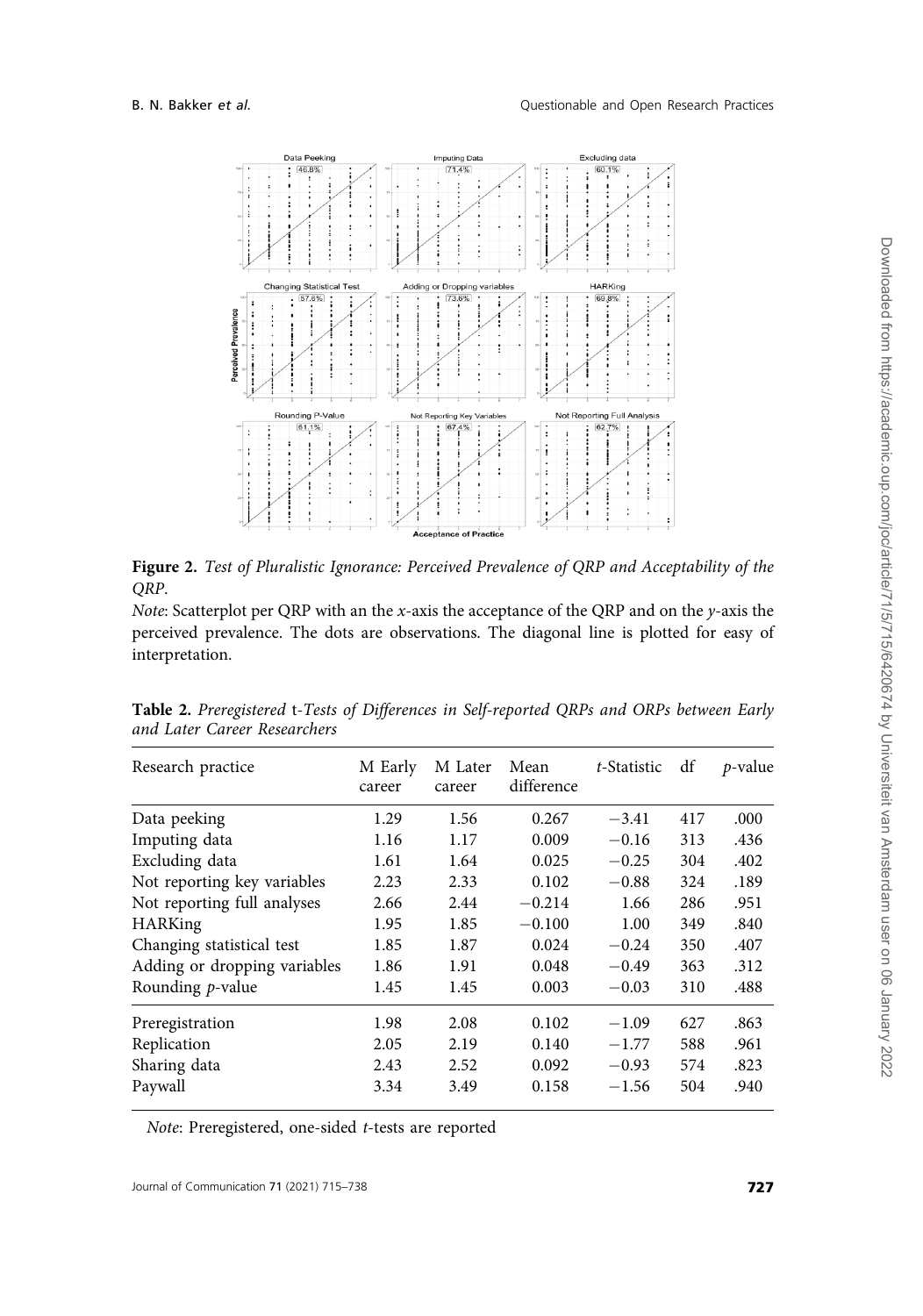the preregistered 620 respondents completed the different questions $12$ —hence some caution is needed.<sup>13</sup> Turning to the results, we find that early-career researchers engage less in data peeking  $(M = 1.29)$  compared to those at a later career stage  $(M = 1.56;$  $t(417) = -3.41$ ,  $p(\text{one-sided}) = .001$ ). However, for the other QRPs, we do not find statistically significant differences in self-reported QRPs between researchers at the early versus later career stage. Based upon these results, we reject Hypothesis 1.<sup>14</sup>

We preregistered that we expected equivalence in the self-reported QRPs across regions (continents) in the world (H2). However, we only had a sizeable number of observations for researchers from the United States and Europe. Therefore, we only test whether self-reported QRPs in the United States and Europe are equivalent. Across nine QRPs, we find consistent evidence that self-reported QRPS are equivalent across the two continents (see Supplementary Appendix B.10). While we cannot test H2 across all continents, we confirm H2 for the continents where we had enough data to test our hypothesis. We also explored whether self-reported QRPs differ between those whose primary affiliation is in communication versus all other fields. We find no systematic evidence that our results differ based upon affiliation using equivalence tests (Supplementary Appendix B.11) or mixed effects models (see Supplementary Appendix B.9).<sup>15</sup>

We preregistered equivalence in the self-reported QRPs across sub-fields (H3). However, we have, with a few exceptions, very small numbers of observations in each sub-field (ICA-discipline). This means we cannot compare QRPs across a wide range of sub-fields. Therefore, we decided not to formally test this hypothesis.

## ORPs among Quantitative Communication Researchers

In [Figure 3,](#page-15-0) we plot the results for the perceived prevalence, usefulness, and the selfreported use of ORPs. Forty-seven percent of the researchers in our sample have at least once preregistered a study. They believe that preregistration would somewhat improve communication research  $(M = 2.91, SD = .88)$  but think it is still relatively uncommon in the discipline ( $M = 22.78$ ,  $SD = 20.39$ ). A majority of our sample— 58% of the respondents—indicated that they have, at least once, tried to replicate the work of other researchers. This was also the modal response to that question. Researchers are positive that this practice would improve communication research but indicate that replication is rare in the discipline ( $M = 28.57$ ,  $SD = 22.81$ ).

Data sharing is relatively common, as 64% of our respondents indicated that they shared their data at least once. The modal response to this question is that researchers do this occasionally. Like the other open science practices, researchers perceive data sharing as relatively uncommon ( $M = 30.53$ , SD = 20.56), while they think that data sharing would improve the discipline  $(M = 3.25, SD = .73)$ .

Finally, 85% of our respondents posted a paper on a public repository at least once, which was also the modal response to that question. Researchers think this practice improves communication research  $(M = 3.33, SD = .78)$  but believe that some, but not all, researchers do this  $(M = 52.25, SD = 23.43)$ .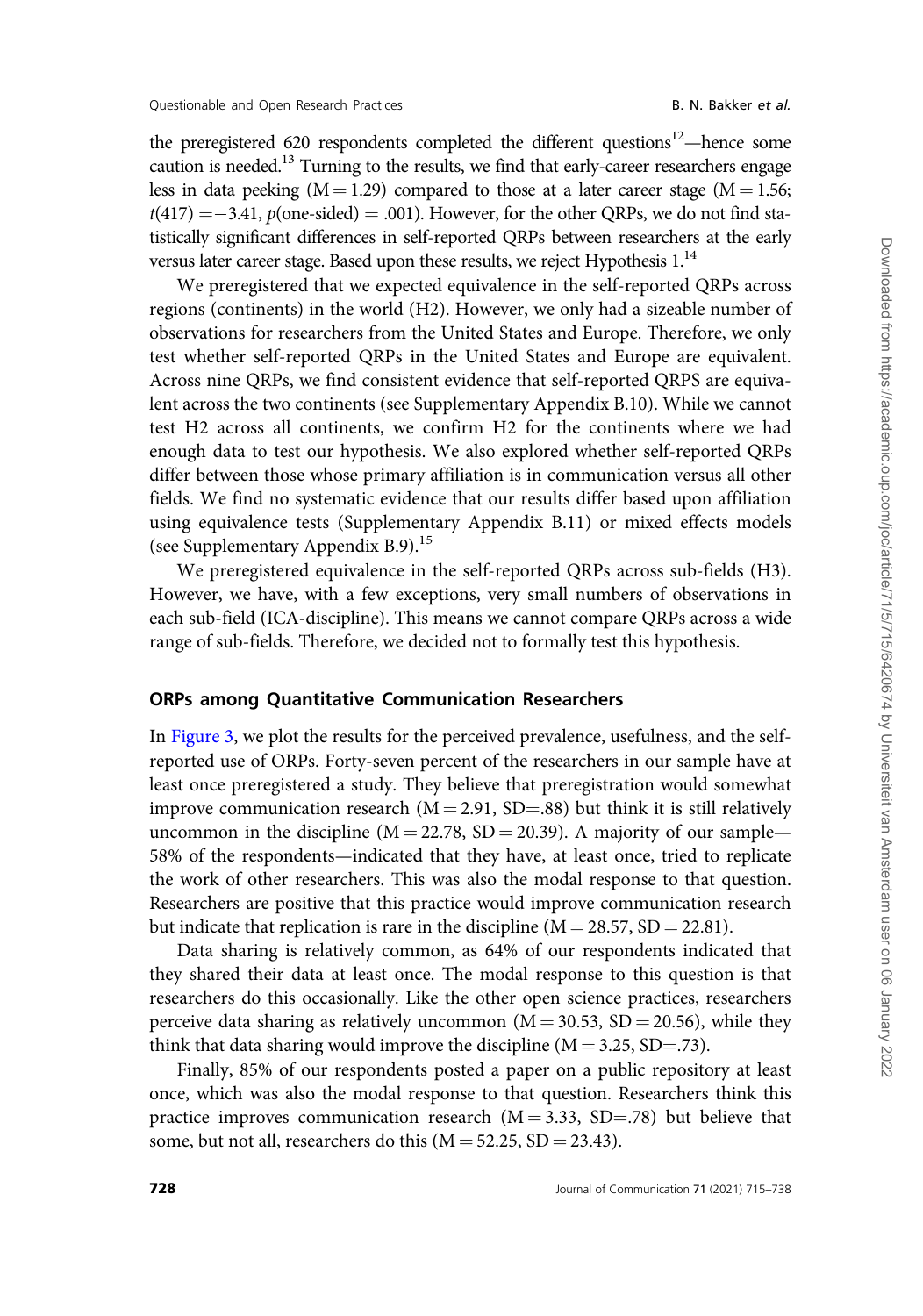<span id="page-15-0"></span>

Figure 3. Self-reported ORPs: Descriptive Statistics of Self-reported Use, Opinion (both in the Table) and Perceived Prevalence of ORPs (in Figure).

Note: Perceived prevalence of ORPs. The dot is the mean, the bar represents the 95% confidence interval, and the raw data (dots) and half violin plot provide insight into the data distribution. The number of respondents that completed the particular survey item is listed in the box on the bottom within each panel.

Notes: Mean of research practices. Standard deviation in parenthesis. For stacked barplots, see Supplementary Appendix B.1.

The open-ended responses to the ORP questions are insightful in understanding the challenges in instituting open practices. Across ORPs, an average of 18% (42/ 237) contend that tenure committees and journals offer little incentive for ORPs. Given the lack of incentive, researchers (15%, or 35/237) lamented that the process was often time-consuming, expensive, and of little utility.

We did not find evidence in line with our expectation that self-reported open science practices among early versus later career stage researchers should be higher (H4, see bottom panel of [Table 2\)](#page-13-0). If anything, the pattern is opposite, because later career researchers report greater use of ORPs. Therefore we reject hypothesis  $4.16$ 

#### Perceptions and Misperceptions about Research Practices

The open-ended responses offer a great deal of insight into the perceptions and misperceptions that researchers have about questionable and ORPs.

According to many researchers, QRPs exist because of the prevalent publication bias—that is, the lack of interest from journal editors and reviewers in studies with Downloaded from https://academic.oup.com/joc/article/71/5/715/6420674 by Universiteit van Amsterdam user on 06 January 2022

Downloaded from https://academic.oup.com/joc/article/71/5/715/6420674 by Universiteit van Amsterdam user on 06 January 2022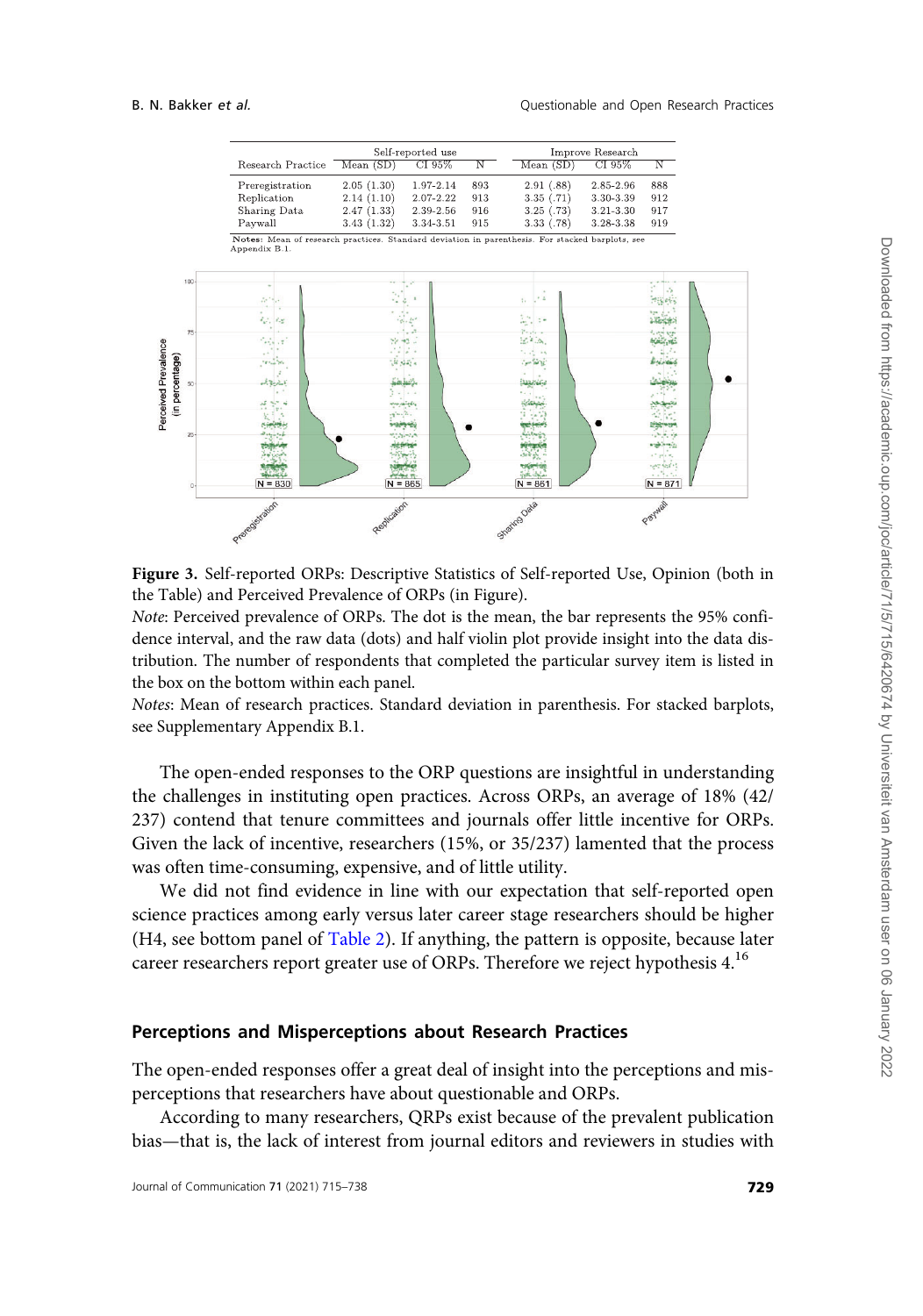non-significant results (see also, [Levine, 2013](#page-23-0)). This was a common answer for rationalizing the exclusion of results (55%, or 81/146 responses) and HARKing (27%, or 44/159 responses). A second related perception expressed in the open-ended responses for reporting analyses selectively (33% or 64/191), indulging in HARKing (27% or 44/159), and selectively reporting methods (44% or 81/181) was that these decisions are made because of journals' space limitations and requests by reviewers.

However, a promising sign is that researchers do perceive and advocate open science practices as a solution to QRPs. On average, 32% (75/237) of researchers agreed that these were good practices that they emulated and encouraged. Moreover, an average of 12% (23/191) of the responses suggested that the additional methods and analyses could be reported as supplementary and unexpected findings since online appendices offer unlimited space.

We also identified a few misperceptions that may explain the presence of questionable research practices and the slow uptake of open science practices. In the open-ended responses corresponding to each of the QRPs, an average of 10% (15/ 156) researchers expressed uncertainty about why specific questionable practices were frowned upon. For instance, respondents considered that choosing to not report all analyses (8% or 15/181), and adding covariates (17% or 27/157) was justified in order to make sure all results reported align with the narrative of the paper.

Second, many researchers are unfamiliar with what open science practices entail. For example, when discussing preregistration, as many as 26% (71/268) indicate that they or their colleagues were unfamiliar with the concept. Finally, some researchers are less convinced by the benefits of ORPs, such as preregistration (22%, 59/268) and data sharing (14%, 33/232). For instance, 13% (35/268) argued that preregistration reduces the value of more inductive research and/or the possibility for scientific discovery. Another 11% (20/268) consider preregistration irrelevant for analyses of secondary data.

#### **Discussion**

Our results paint a decidedly mixed portrait of the state and future of quantitative communication research. While many respondents reported having used a QRP in the past, QRPs are generally considered unacceptable, and many respondents were inclined toward open science practices. Further, the results show that the perceived and actual prevalence of QRPs depends on the QRP in question. Very few respondents reported engaging in unreported data imputation, outlier removal, or data peeking. A relatively large proportion of respondents reported engaging in QRPs related to the analyses of the studies (excluding data, changing statistical tests, adding variables), the interpretation of the results (HARKing), and the reporting of the study (not reporting key variables or full analyses). Open-ended responses revealed that respondents engaged in such behavior in response to publication pressures. At the same time, researchers perceive QRPs to be common among their colleagues, but this pessimism overestimates the real picture. That said, respondents are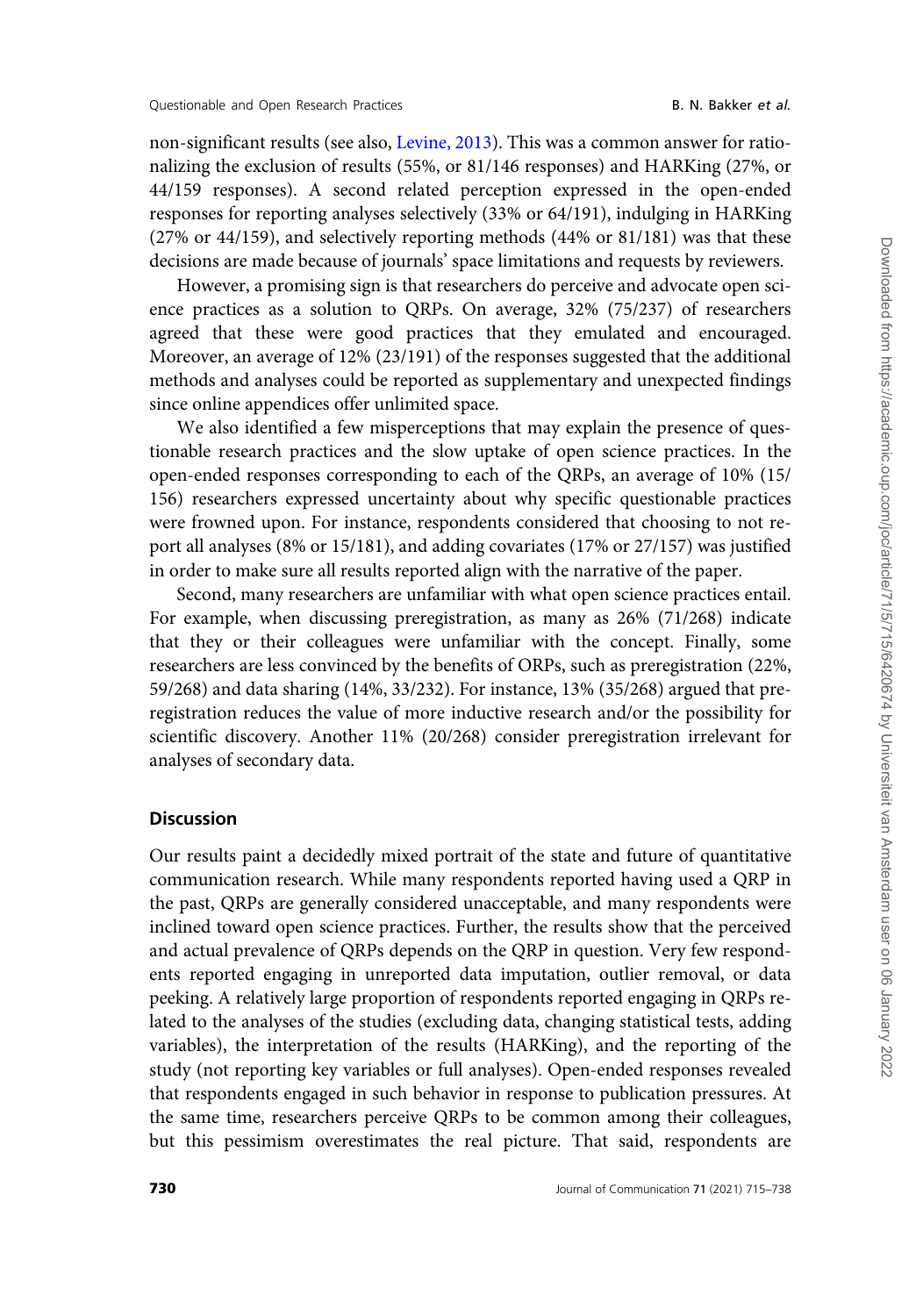optimistic that the open science agenda will improve communication research. Quantitative communication researchers are, however, not yet fully embracing the open science agenda and do not believe that their colleagues are either.

Our study, of course, has a few limitations. The self-reported use measures of QRPs in this study are subject to social desirability bias. [John et al. \(2012\)](#page-23-0) found that for the most sensitive QRPs (e.g., HARKing), the self-reported use went up by 7% when truth-telling incentives were implemented. If anything our estimates should thus be seen as conservative estimates.

Another caveat is that we asked if researchers "ever" engaged in QRPs. In the open-ended responses, researchers often indicated that they engaged in a QRP in the past but now realize that this is unacceptable. Future iterations of this survey could ask, for instance, whether researchers have used any of these practices within the past year(s).

Our survey's response rate is quite high for an online survey, and there is little evidence that, on average, response rates affect nonresponse bias ([Hendra & Hill, 2019\)](#page-23-0). Appropriate caution must, however, be taken when generalizing the results beyond this sample. First, we limited our study to quantitative communication researchers as some of the QRPs would be less relevant to qualitative researchers [\(Dienlin et al.,](#page-22-0) [2020\)](#page-22-0). Second, we had relatively few early career researchers in our sample, perhaps because we sampled from researchers who published a paper in the top-20 journals. Third, some ICA-divisions were better represented than other ICA-divisions.

#### Implications

The questions communication researchers study have, perhaps more than ever before, substantial social and policy implications. As such, the work of communication researchers is more than simple scientific curiosity and informs policymakers, politicians, or the society at large. Hence, it is crucial that we base our conclusions on transparent evidence.

As our survey documents, the discipline does not always live up to that standard. A non-trivial percent of researchers report using one or more QRPs. Findings that are derived via QRPs are likely not to replicate ([Asendorpf et al., 2013](#page-21-0); [John et al., 2012\)](#page-23-0) and could negatively affect the credibility of the research ([Anvari](#page-21-0) & [Lakens, 2018](#page-21-0)).

It is important to consider the broader implications of the widespread use of QRPs in communication. The conclusion that QRPs are widespread also threatens the validity of entire research programs, not only an individual study. Let us illustrate this with an example. It is widely accepted that media effects are conditional ([Klapper, 1960](#page-23-0); [McQuail, 2010](#page-23-0); [Valkenburg & Peter, 2013\)](#page-24-0). Imagine a research program—i.e., a series of studies—that documents a conditional media effect by heavily relying upon QRPs. The conditional media effect is derived using peeking (e.g., is the conditional effect in the right direction and statistically significant), p-hacking (e.g., specifying models until the conditional effects "works"), HARKing (e.g., presenting an unexpected conditional effect as expected from the start) and publication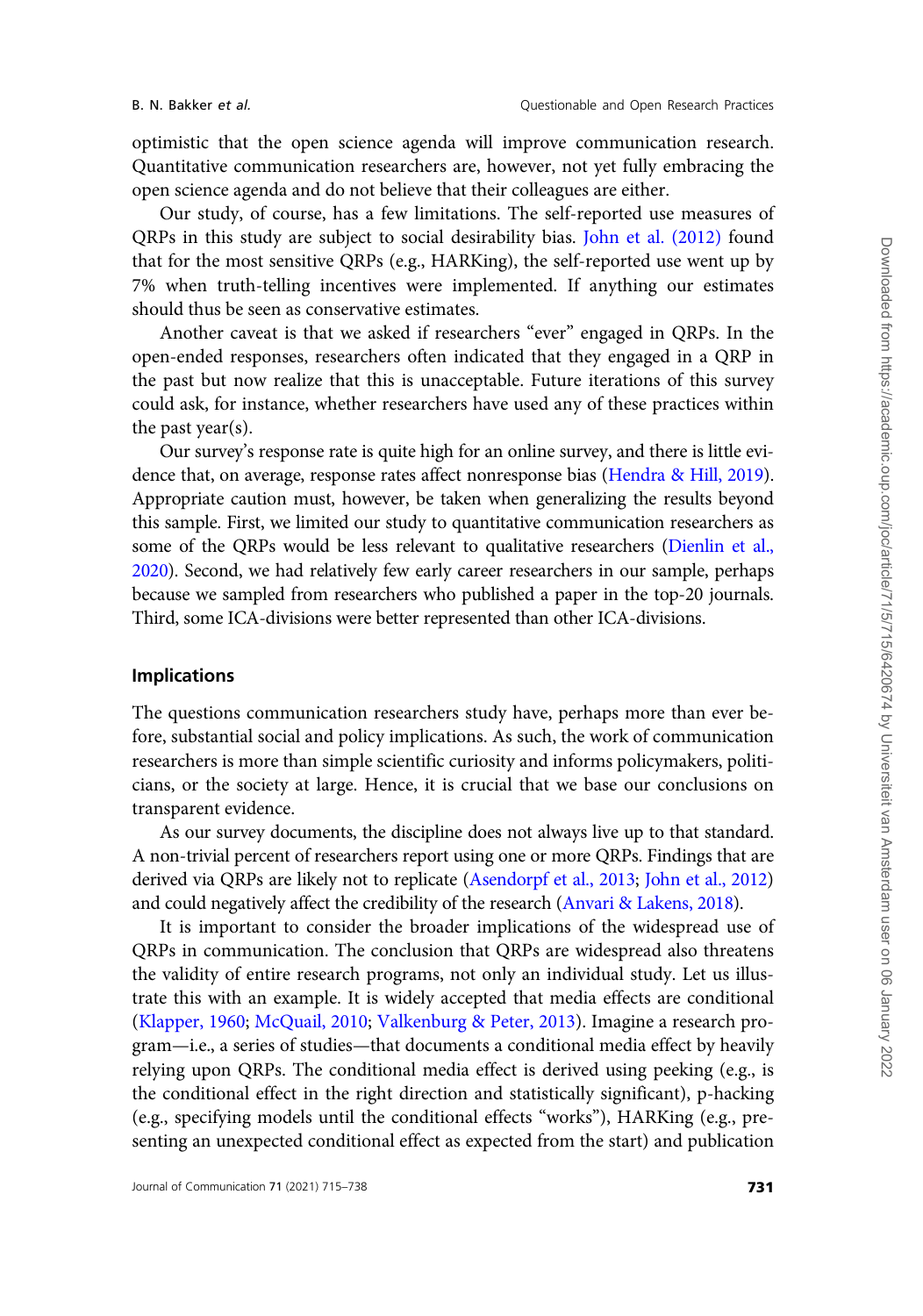bias (e.g., only publishing studies that confirm the conditional effect). A research program like this has, ultimately, little evidentiary value. As a consequence, our understanding of the fundamental communication processes—and communication theories, in general—is most likely flawed.

We also find evidence for widespread pluralistic ignorance when it comes to QRPs. While people personally reject QRPs, they think they are widespread. Documenting pluralistic ignorance, our study contributes to the literature on this topic [\(Gunther & Chia, 2001](#page-23-0); [Merton, 1968](#page-23-0); [O'Gorman, 1975](#page-24-0)) showing its widespread presence in the domain of questionable research practices. At the same time, perceived social norms are a powerful constraint on changing behavior ([Tankard](#page-24-0) & [Paluck, 2016\)](#page-24-0). Widespread adoption of open-science badges and other public markers may increase the perceived prevalence of ORPs [\(Kidwell et al., 2016\)](#page-23-0), and, subsequently, the abandonment of QRPs.

While researchers in our sample are skeptical about the current norms in the discipline, they are also optimistic about the use of open science practices in communication research. Our respondents largely agree that the adoption of open science practices could make research more transparent and thereby increase replicability and credibility of communication research. However, scholars may need to avoid selectively implementing some ORPs which suit their needs while avoiding others. For instance, while researchers support greater transparency in reporting analyses and results, they were more skeptical about the importance of preregistering analyses as a way to control for confirmation biases.

The adoption of ORPs can bring the behavior of quantitative communication researchers' more in line with some of the core values of scientific research as defined by [Merton \(1942\).](#page-23-0) Sharing of data, methods and research articles aligns with the principle of communality, which holds that sharing of evidence, discussion and open exchange is what defines science. Preregistration and replication could facilitate disinterestedness, which captures the idea that researchers should tell it like it is even if this challenges conventions, contradicts with earlier findings or hurts a reputation. Open data and materials as well as replication facilitate organized skepticism where researchers should critically evaluate all evidence.

What to do next? We have a series of recommendations to spur the uptake of open science practices. Obviously individual researchers bear some responsibility. We encourage researchers to use a declaration form that they can apply to document the processes followed in conducting the research reported in a manuscript. This form can be submitted with a manuscript or posted to a public repository in the interest of transparency. The consensus-based checklist for improved transparency developed by [Aczel et al. \(2020\)](#page-21-0) is a form useful for quantitative communication researchers, see [http://www.shinyapps.org/apps/TransparencyChecklist/.](http://www.shinyapps.org/apps/TransparencyChecklist/) To illustrate this, we have added a completed checklist for this article to our OSF page (see,<https://osf.io/b8yt6/>).

We believe that institutions—funding agencies, knowledge organizations, journal editors, and hiring and promotion committees—bear the bulk of the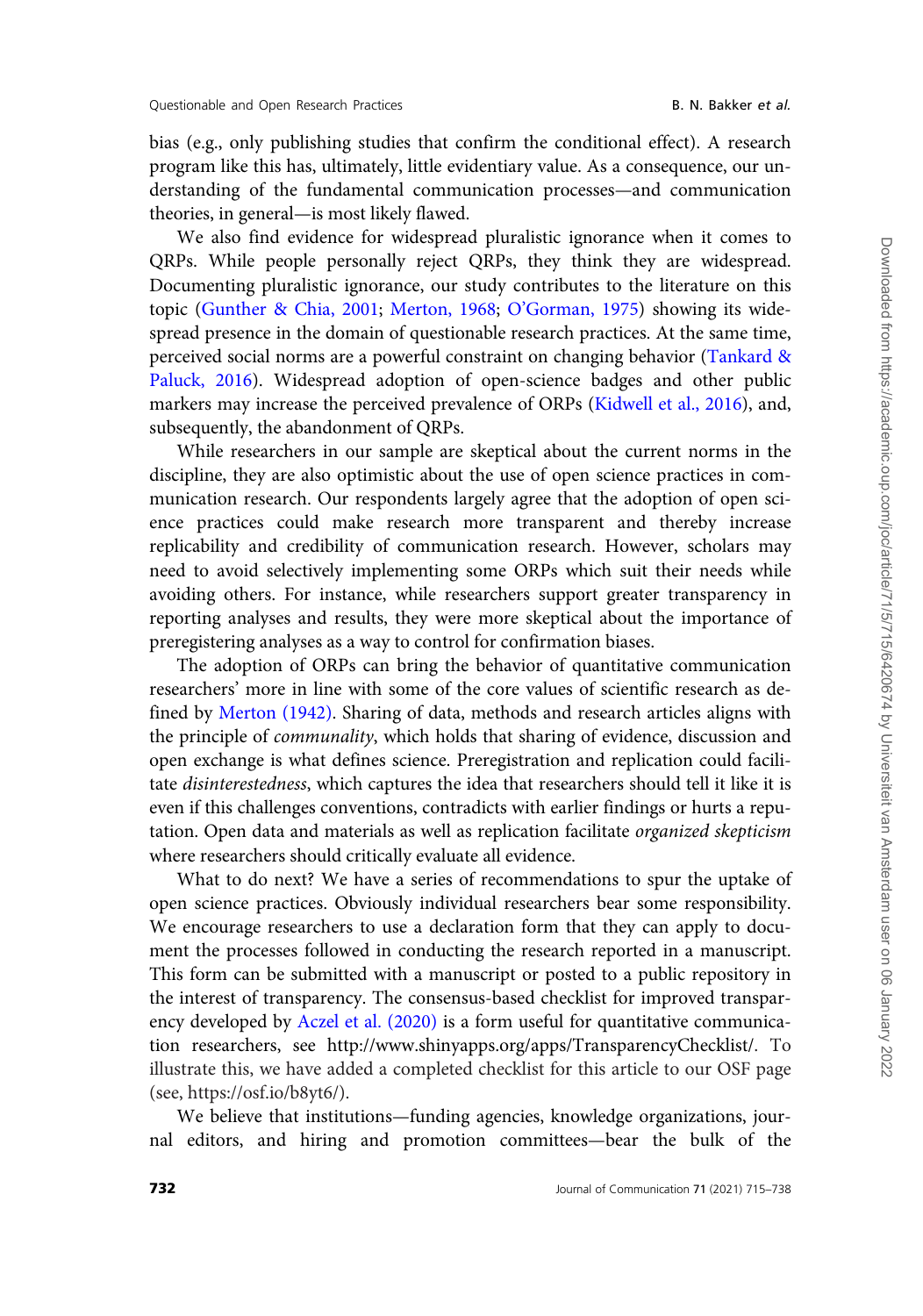responsibility for advocating a change in the research paradigm. As such, institutions and hiring or promotion committees could educate, encourage, and incentivize their faculty and students to engage in ORPs. Teaching classes on research ethics to graduate students, organizing panels on this topic during conferences and rewarding open science practices in hiring and promotion decisions are just some examples. Second, journals and reviewers could discourage QRPs by de-incentivizing them or making them more challenging to attempt. For instance, they could encourage online appendices documenting additional results. Perhaps most importantly given the reasons our respondents stated in the open-ended results for using QRPs, journals should be more receptive to publishing null results ([Levine, 2013](#page-23-0)), which will decrease publication bias. Finally, journals could do more to implement open science practices in their journals. For example, they could implement the registered reports format, mandate data sharing statements and data analysis documentation, and encourage replication studies.

Changes are already underway. Leading journals in communication have published discussions of the open science agenda ([Dienlin et al., 2020](#page-22-0); [Lewis Jr, 2020](#page-23-0)), and the International Communication Association devoted its 2020 conference theme to Open Science. Journals like the Journal of Communication and Communication Research have implemented the open science badges—which have been shown to increase the adoption of the open science agenda in other fields ([Kidwell et al., 2016;](#page-23-0) [Nosek et al., 2018](#page-24-0)). Already a few journals—such as Communication Research Reports and Journal of Media Psychology—allow registered reports as a submission format. Other journals, like Political Communication, require data sharing (where possible).

To conclude, we are optimistic about the future of quantitative communication research. Sunlight is the best disinfectant, and by increasing awareness of QRPs and their prevalence, we are confident the credibility of the field will increase.

# Acknowledgement

We want to thank all researchers who completed our survey in the middle of pandemic. Without their responses this project would have not materialized! We thank three anonymous reviewers and editor Michael Scharkow for their comments and suggestions. Vin Arceneaux, Mark Boukes, Sanne Kruikemeier, Matthijs Rooduijn, David Schieferdecker, Gijs Schumacher, Tamir Sheafer, Jagadish Taker, Mariken van der Velden, Rens Vliegenthart, Claes de Vreese and Amber van der Wal for comments and feedback on parts of this project. Hyunjin Song for sharing the script to scrape the author information and Matthew Makel for providing access to the survey materials belonging to his project.

## Author contributions

Conceptualization: BNB, KJ, YL; Data curation: BNB, KJ, T D, NF; Formal analysis: BNB, KJ, NF; Funding acquisition: BNB, YL; Methodology: BNB, KJ, YL, NF;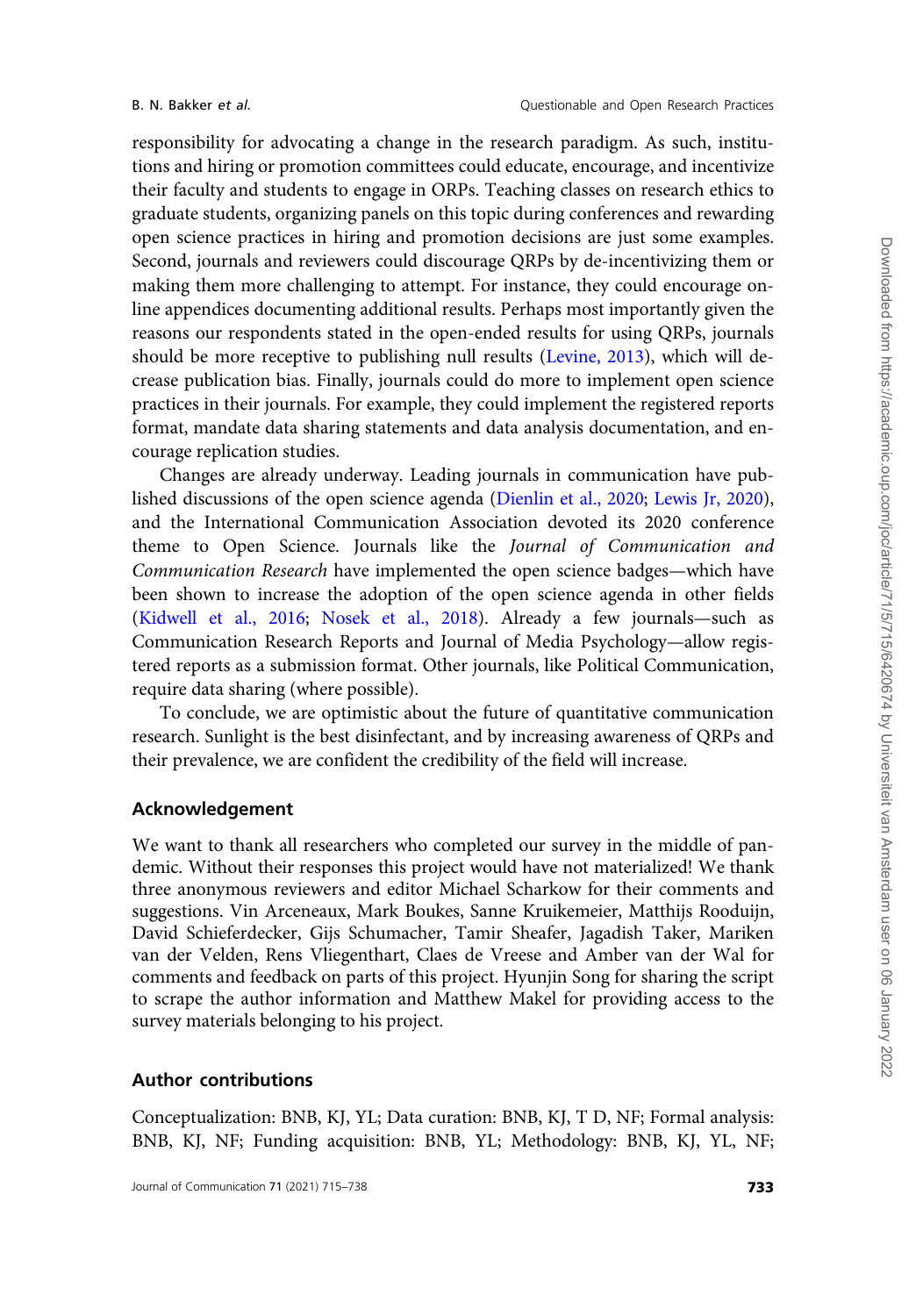Project administration: BNB; Software: BNB, KJ, T D, NF; Visualization: BNB, NF; Writing original draft: BNB; Editing and revisions: BNB, YL, KJ, NF, T D

## Funding

This study was funded by the Amsterdam School of Communication Research (B.N.B.) and Annenberg School for Communication (Y.L)

#### Supplementary Material

[Supplementary material](
article-lookup/doi/10.1093/joc/jqab031#supplementary-data) is available online at Journal of Communication.

## **Endnotes**

- 1. Data belonging to the results can be found on our OSF page (<https://osf.io/hwcjq/>, see also Bakker, Jaidka, Dörr, Fasching, & [Lelkes \(2021\).](#page-21-0) In order to guarantee that respondents remain anonymous the responses to the open-ended answers cannot be made available. Moreover, to guarantee the anonymity of respondents, the identification with the ICA division as well as the open-ended answers in response to the questions asking about the discipline and the donation were removed from the data. These variables don't play a crucial role in any of our analyses. All code to reproduce the results reported in this article and the appendix can be found on our OSF page [\(https://osf.io/hwcjq/](https://osf.io/hwcjq/)), see also [Bakker et al. \(2021\)](#page-21-0). The materials such as the survey and invitation emails can be found on our OSF page.
- 2. We should note that the downside of the survey-based approach is that social desirability bias leads to, somewhat, downwards-biased estimates in self-reported use of QRPs ([John](#page-23-0) [et al., 2012](#page-23-0))—an issue we return to in the discussion of this article.
- 3. At the same time, among educational researchers ([Makel et al., 2021\)](#page-23-0) and criminologists [\(Chin et al., 2021\)](#page-22-0) career stage did not distinguish the self-reported ORPs such as preregistration, replication, and data sharing.
- 4. For our a priori power analysis, see Supplementary Appendix A.2. For details of the procedure to derive this target population and the contact details, see Supplementary Appendix A.3.
- 5. Emails were sent in badges of 1,000. For information about ethical approval, see Supplementary Appendix A.4. The full survey, including the survey flow and code to implement the survey in Qualtrics, can be found on our OSF page<https://osf.io/hwcjq/>.
- 6. Dropout is not conditional upon asking QRPs earlier or later in the survey and there is no systematic pattern of non-response conditional upon the QRP or ORP, see Supplementary Appendix A.5.
- 7. Charities: the International Red Cross, UNICEF, Open Science Framework, The Center for Scientific Integrity, or an alternative of the respondents' choice.
- 8. The descriptive statistics from the acceptability of this QRP cannot be compared to the other QRPs because a coding error in our survey made that the scale missed the option "acceptable" and include the response options: Very unacceptable (1), Unacceptable (2), Somewhat unacceptable (3), Neither unacceptable or acceptable (4), Somewhat acceptable (5) or Very acceptable (6).
- 9. We do not perform a formal statistical test of the differences in self-reported QRPs across disciplines.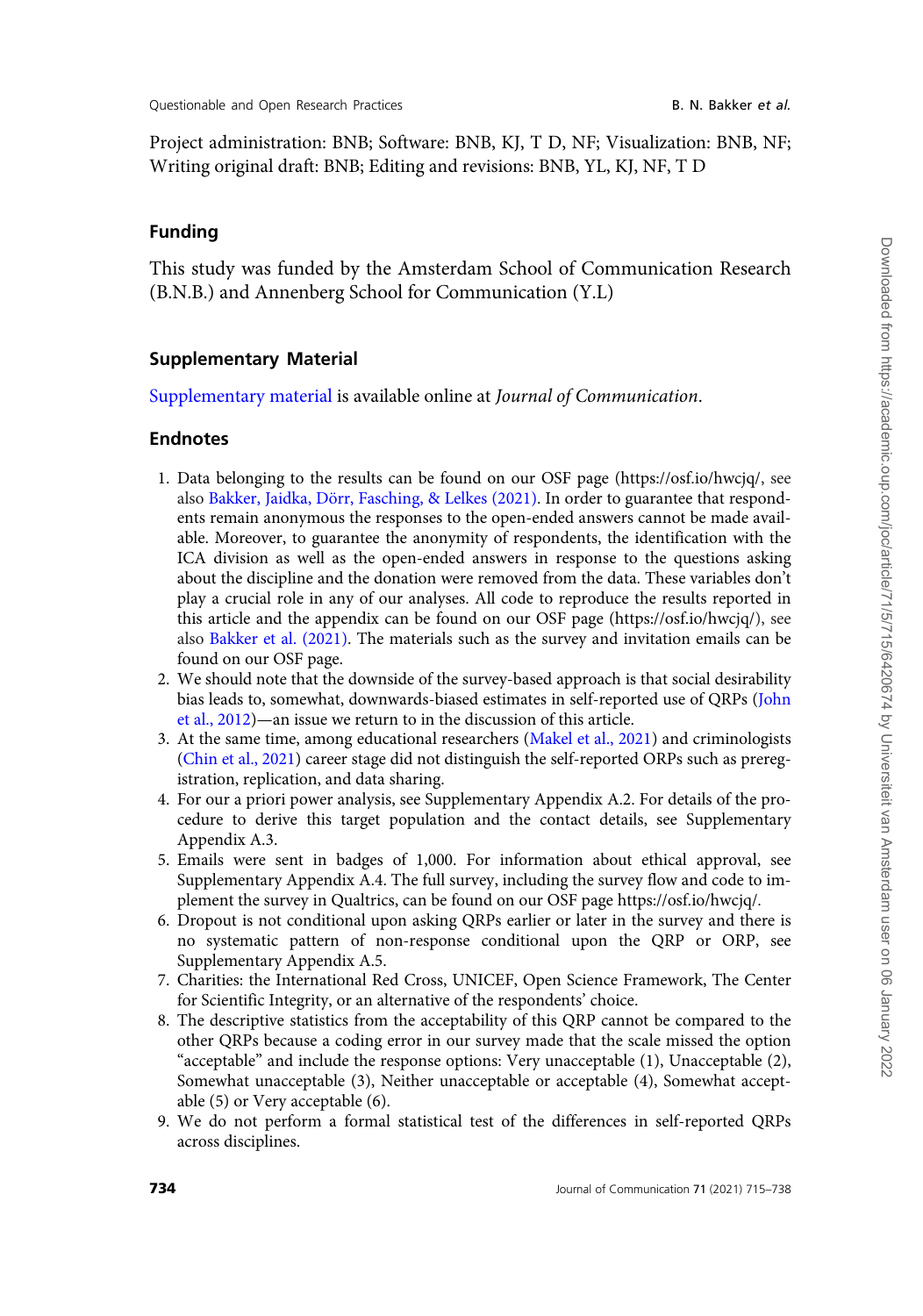<span id="page-21-0"></span>

- 10. In Supplementary Appendix B.5, we discuss the correlations between acceptability of the different QRPs and the perceived prevalence of the QRPs and the correlation coefficients between self-reported use, acceptability, and perceived prevalence of each QRP.
- 11. It is noteworthy that the intraclass correlation coefficient (ICC) for the QRP model shows some variation (ICC  $=$ .43) between respondents.
- 12. To be sufficiently powered (b = .8, one-sided  $p = .05$ , d = .2), we needed 620 complete responses per QRP. We assigned each respondent to five of the nine QRPs and set our target sample size to  $N = 1000$ . Yet, as a reviewer pointed out, with 1000 completes we would only get a net sample size per QRP of 556  $(1,000$  times  $5/9$ ). A sample size of 556 gives us a power of .7 to detect a small effect size ( $d = .2$ , one-sided  $p = .05$ ). Instead, we needed a target sample size of 1,127 to end up with the planned sample size of 620 respondents per QRP.
- 13. Posthoc sensitivity analyses show that we could reliably (power.8) detect effect sizes that range between  $d = .25$  (Not reporting full analyses) and  $d = .22$  (data peeking) given our one-sided alpha value of .1 (see Supplementary Appendix B.7). These effect sizes are not much smaller than the preregistered effect size of  $d = .2$ .
- 14. Using two alternative—non-preregistered—modeling strategies, equivalence tests (Supplementary Appendix B.8) and mixed effects models (Supplementary Appendix B.9), we also find no evidence in support of hypothesis H1. Note that the ICC for the QRP models shows marginal variation between respondents.
- 15. The intra class correlation coefficients for the ORP model shows marginal variation between respondents (see Supplementary Appendix B.9).
- 16. Using two alternative—non-preregistered—modeling strategies, namely equivalence test (Supplementary Appendix B.8) and mixed effects models (Supplementary Appendix B.9), we also find no evidence for hypothesis 4.

#### References

- Aczel, B., Szaszi, B., Sarafoglou, A., Kekecs, Z., Kucharsk, Š., Benjamin, D., Chambers, C. D., Fisher, A.., Gelman, A., Gernsbacher, M. A. Ioannidis, J.P., Johnson, E., Jonas, K. Kousta, S., Lilienfeld, S.O., Lindsay, D.S., Morey, C. C., Munafò, M. (2020). A consensus-based transparency checklist. Nature Human Behaviour, 4(1), 4–6.
- Agnoli, F., Wicherts, J. M., Veldkamp, C. L., Albiero, P., & Cubelli, R. (2017) Questionable research practices among Italian research psychologists. PloS One, 12(3).
- Allen, C., & Mehler, D. M. (2019). Open science challenges, benefits and tips in early career and beyond. PLoS Biology, 17(5), e3000246.
- Anvari, F., & Lakens, D. (2018). The replicability crisis and public trust in psychological science. Comprehensive Results in Social Psychology, 3(3), 266–286.
- Asendorpf, J. B., Conner, M., De Fruyt, F., De Houwer, J., Denissen, J. J., Fiedler, K., Fiedler, S., Funder, D. C., Kliegl, R., Nosek, B. A., .Perugini, M., Roberts, B.W., Schmitt, M., Van Aken, M.A.G., Weber, H., Wicherts, J.M. (2013). Recommendations for increasing replicability in psychology. European Journal of Personality, 27(2), 108–119.
- Bakker, B. N, Jaidka, K, Dörr, T, Fasching, N., & Lelkes, Y. (2021). Research practices among quantitative communication researcher. 10.17605/OSF.IO/HWCJQ.
- Bem, D. J. (1987). Writing the empirical journal. The compleat academic: A practical guide for the beginning social scientist, 171–201.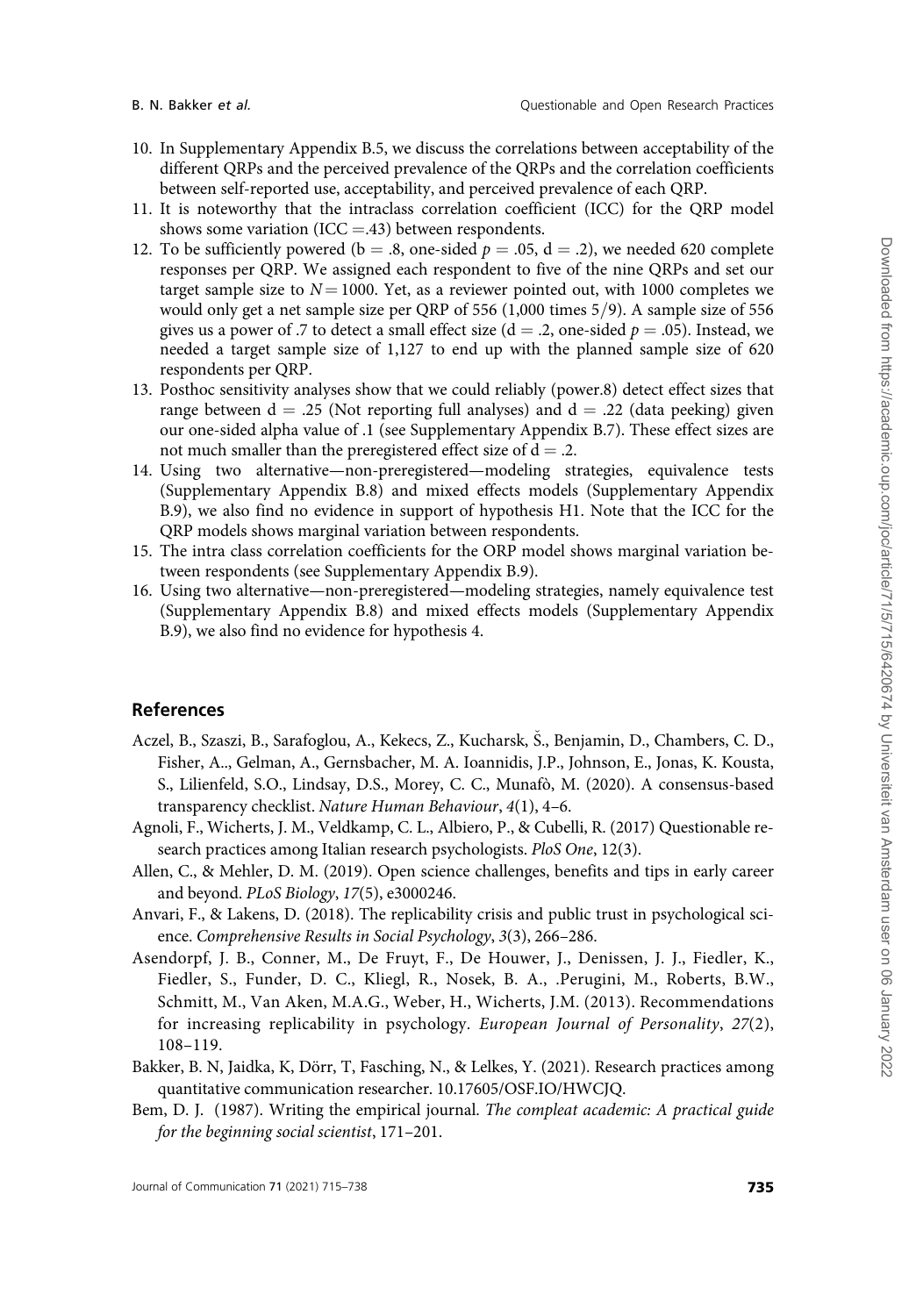- <span id="page-22-0"></span>Benoit, W. L., & Holbert, R. L. (2008). Empirical intersections in communication research: Replication, multiple quantitative methods, and bridging the quantitative–qualitative divide. Journal of Communication, 58(4), 615–628.
- Boster, F. J. (2002). On making progress in communication science. Human Communication Research, 28(4), 473–490.
- Bourdieu, P. (1975). The specificity of the scientific field and the social conditions of the progress of reason. Information (International Social Science Council), 14(6), 19–47.
- Bowman, N. D., & Keene, J. R. (2018). A layered framework for considering open science practices. Communication Research Reports, 35(4), 363–372.
- Bowman, N. D., & Spence, P. R. (2020). Challenges and best practices associated with sharing research materials and research data for communication scholars. Communication Studies, 71(4), 708–716.
- Camerer, C. F., Dreber, A., Holzmeister, F., Ho, T.-H., Huber, J., Johannesson, M., Kirchler, M., Nave, G., Nosek, B. A., Pfeiffer, T., .Altmejd, A., Buttrick, N., Chan, T., Chen, Y., Forsell, E., Gampa, A., Heikensten, A., Hummer, L., Imai, T. (2018). Evaluating the replicability of social science experiments in nature and science between 2010 and 2015. Nature Human Behaviour, 2(9), 637–644.
- Campbell, H. A., Micheli-Campbell, M. A., & Udyawer, V. (2019). Early career researchers embrace data sharing. Trends in Ecology & Evolution, 34(2), 95-98.
- Chaffee, S. H., & Hochheimer, J. L. (1985). The beginnings of political communication research in the united states: Origins of the "limited effects" model. In The mass communication review yearbook 5 (pp. 75–104). Beverly Hills, CA: Sage.
- Chambers, C. D. (2019). The seven deadly sins of psychology: A manifesto for reforming the culture of scientific practice. Princeton University Press.
- Chin, J, Pickett, J, Vazire, S., & Holcombe, A. O. (2021). Questionable research practices and open science in quantitative criminology. 10.31235/osf.io/bwm7s.
- Chung, S., & Fink, E. L. (2018). One of the most cited persuasion studies but no success in replication: Investigating replication using petty, Cacioppo, and Goldman (1981) as an example. Annals of the International Communication Association, 42(1), 1–20.
- DeAngelis, C. D., Drazen, J. M., Frizelle, F. A., Haug, C., Hoey, J., Horton, R., Kotzin., S., Laine, C., Marusic, A., Overbeke, A. J. P., et al. (2005). Clinical trial registration: A statement from the international committee of medical journal editors. Archives of Dermatology, 141(1), 76–77.
- Dienlin, T., Johannes, N., Bowman, N. D., Masur, P. K., Engesser, S., Kümpel, A. S. E., Lukito, J., Bier, L. M., Zhang, R., Johnson, B. K., .Huskey, R., Schneider, F. M., Breuer, J., Parry, D. A., Vermeulen, I., Fisher, J. T., Banks, J., Weber, R., Ellis, D.A. (2021). An agenda for open science in communication. *Journal of Communication*, 71(1), 1–26.
- Elson, M., & Przybylski, A. K. (2017). The science of technology and human behavior. Hogrefe Publishing.
- Fanelli, D., Costas, R., & Larivière, V. (2015). Misconduct policies, academic culture and career stage, not gender or pressures to publish, affect scientific integrity. PloS One, 10(6), e0127556.
- Farnham, A., Kurz, C., Öztürk, M. A., Solbiati, M., Myllyntaus, O., Meekes, J., Pham, T. M., Paz, C., Langiewicz, M., Andrews, S., Kanninen, L., Agbemabiese, C., Tugce A., Guler, Durieux, J., Jasim, S., Viessmann, O., Frattini, S., Yembergenova, D., Marin Benito, C. (2017). Early career researchers want open science. Genome Biology, 18(1), 221.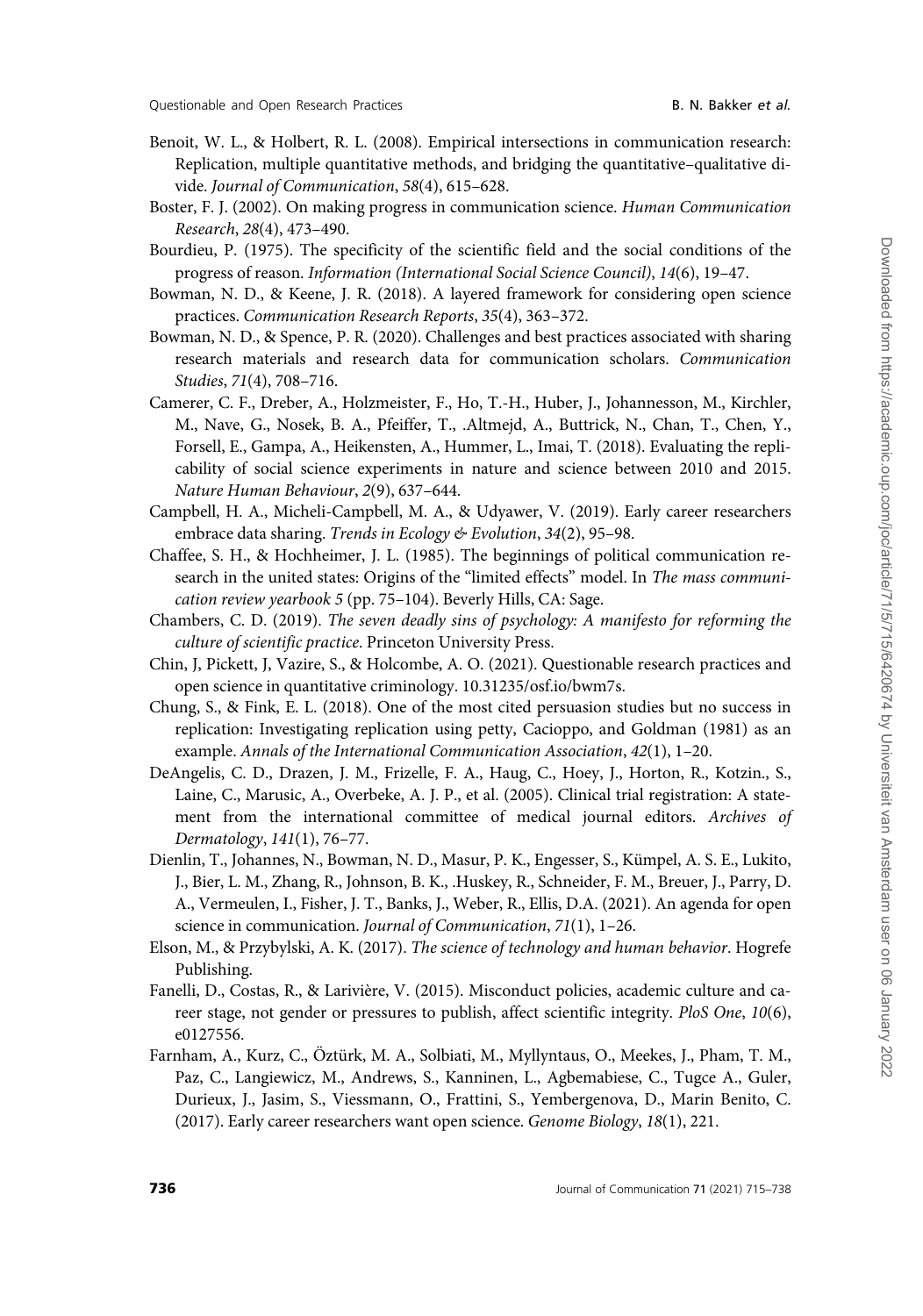- <span id="page-23-0"></span>Franco, A., Malhotra, N., & Simonovits, G. (2014). Publication bias in the social sciences: Unlocking the file drawer. Science , 345(6203), 1502–1505.
- Fraser, H., Parker, T., Nakagawa, S., Barnett, A., & Fidler, F. (2018). Questionable research practices in ecology and evolution. PloS One, 13(7),
- Gelman, A., & Loken, E. (2014). The statistical crisis in science: data-dependent analysis–a "garden of forking paths"–explains why many statistically significant comparisons don't hold up. American Scientist, 102(6), 460–466.
- Gunther, A. C., & Chia, S. C.-Y. (2001). Predicting pluralistic ignorance: The hostile media perception and its consequences. Journalism & Mass Communication Quarterly, 78(4), 688–701.
- Hendra, R., & Hill, A. (2019). Rethinking response rates: New evidence of little relationship between survey response rates and nonresponse bias. Evaluation Review, 43(5), 307–330.
- John, L. K., Loewenstein, G., & Prelec, D. (2012). Measuring the prevalence of questionable research practices with incentives for truth telling. Psychological Science, 23(5), 524–532.
- Keating, D. M., & Totzkay, D. (2019). We do publish (conceptual) replications (sometimes): Publication trends in communication science. (2007–2016). Annals of the International Communication Association, 43(3), 225–239.
- Kelly, C. W., Chase, L. J., & Tucker, R. K. (1979). Replication in experimental communication research: An analysis. Human Communication Research, 5(4), 338–342.
- Kerr, N. L. (1998). Harking: Hypothesizing after the results are known. Personality and Social Psychology, Review, 2(3), 196–217.
- Kidwell, M. C., Lazarevic, L. B., Baranski, E., Hardwicke, T. E., Piechowski, S., Falkenberg, L.- S., Kennett, C., Slowik, A., Sonnleitner, C., Hess-Holden, C., et al. (2016). Badges to acknowledge open practices: A simple, low-cost, effective method for increasing transparency. PLoS Biology, 14(5), e1002456.
- Klapper, J. T. (1960). The effects of mass communication. Free Press.
- Laine, C., Horton, R., DeAngelis, C. D., Drazen, J. M., Frizelle, F. A., Godlee, F., Marusic, A. (2007). Clinical trial registration: looking back and moving ahead. JAMA, 298(1), 93–94.
- Levine, T. R. (2013). A defense of publishing nonsignificant (ns) results. Communication Research Reports, 30(3), 270–274.
- Levine, T. R., Weber, R., Park, H. S., & Hullett, C. R. (2008). A communication researchers' guide to null hypothesis significance testing and alternatives. Human Communication Research, 34(2), 188–209.
- Lewis, N. A., Jr (2020). Open communication science: A primer on why and some recommendations for how. Communication Methods and Measures, 14(2), 71–82.
- Makel, M. C., Hodges, J., Cook, B. G., & Plucker, J. A. (2021). Both questionable and open research practices are prevalent in education research. Educational Researcher, 1–12.
- Martinson, B. C., Anderson, M. S., & De Vries, R. (2005). Scientists behaving badly. Nature, 435(7043), 737–738.
- Matthes, J., Marquart, F., Naderer, B., Arendt, F., Schmuck, D., & Adam, K. (2015). Questionable research practices in experimental communication research: A systematic analysis from 1980 to 2013. Communication Methods and Measures, 9(4), 193–207.
- McQuail, D. (2010). McQuail's mass communication theory. Sage Publications.
- Merton, R. K. (1942). A note on science and democracy. Journal of Legal & Political Society, 1, 115.
- Merton, R. K. (1968). Social theory and social structure. Simon and Schuster.